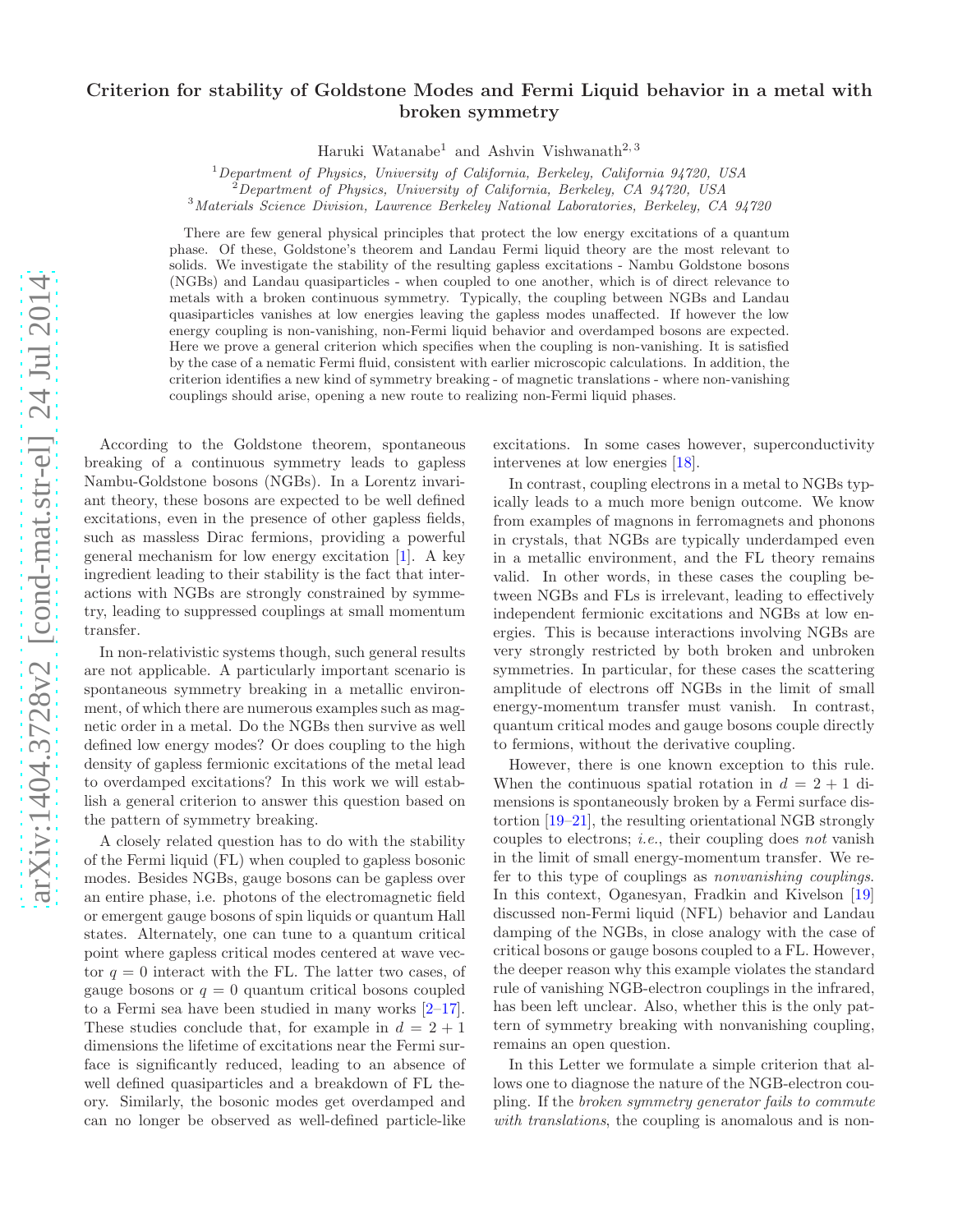vanishing in the infrared. Furthermore, armed with this criterion we are able to identify a new physical setting, distinct from the spontaneous breaking of rotation symmetry, that also leads to nonvanishing couplings, and thus, if we follow standard arguments, to a NFL and overdamped NGBs.

## THE GENERAL CRITERION FOR NONVANISHING COUPLINGS

Let us assume that we are at zero temperature and we make no assumption about spatial dimensionality except that it allows for spontaneous symmetry breaking. NGBs can be associated with symmetry generators that are spontaneously broken, which we label  $Q_a$ . Furthermore, to sharply define a Fermi surface we assume the existence of a conserved momentum  $\vec{P}$ . This could be either the conserved momentum of continuous translation symmetry, or crystal momentum (of discrete translation symmetry). Let

$$
[Q_a, P_i] = i\Lambda_{ai}.\tag{1}
$$

We now state the general criterion. If  $\Lambda_{ai} = 0$ , this is the usual situation where the coupling does vanish. However, if  $\Lambda_{ai} \neq 0$  then the coupling between the NGB and electrons does not vanish in the limit of small energymomentum transfer. Note, this criterion is very general and only involves the pattern of symmetry breaking. For any internal symmetry (for example spin rotation or number conservation), the commutator is zero. Thus, for nonvanishing couplings one must consider a space dependent symmetry. The simple case of broken space translation symmetry has  $Q_a = P_a$  and the commutator is again zero, which implies that the corresponding Goldstone modes, the phonons, have vanishing coupling to electrons at small momentum transfer, as is well known.

However, for the case of rotational symmetry breaking,  $Q_a = L_z$ , which satisfies  $[L_z, P_i] = i\epsilon_{ij}P_j \neq 0$  where  $i, j \in \{x, y\}$ . Thus, nonvanishing couplings are expected in this case, consistent with the results of Oganesyan-Fradkin-Kivelson in the context of nematic order in a 2D Fermi fluid [\[19](#page-5-4)[–21\]](#page-5-5).

This general criterion allows us to identify an entirely new example of nonvanishing coupling. The criterion for nonvanishing coupling is also fulfilled by spontaneous breaking of magnetic translations. That is, begin with charged particles in a uniform magnetic field, with magnetic translation symmetry. Spontaneous formation of a crystal breaks this symmetry, resulting in phonons. Now, the magnetic translation operator  $\tilde{\mathcal{P}}$  generates NGBs (phonons) and satisfies the non-abelian algebra,  $[\mathcal{P}_x, \mathcal{P}_y] = -ieBN$ . Thus electron-phonon interactions under a uniform magnetic field are predicted to have nonvanishing coupling as we verify by explicit calculation. This surprising conclusion may be rationalized



<span id="page-1-0"></span>FIG. 1. A new route to strongly coupling NGBs and quasiparticles - electron-phonon interaction in a uniform magnetic field. A lattice distortion (phonon fluctuation) with  $\nabla \cdot \vec{u} \neq 0$ changes the local flux threading each unit cell (darker blue indicates a larger flux), inducing fluctuations of the phase of the hopping matrix  $t_{ij}$ . The phonon therefore couples like a gauge field to the fermions, without spatial derivatives.

by imagining the fermions to hop between sites of the corresponding tight-binding model. The external magnetic field affects the phase of the hopping matrix as  $t_{ij} \exp \left(i \int_{\vec{x}_i}^{\vec{x}_j} \vec{A}(\vec{x}', t) \cdot d\vec{x}'\right)$ . However, a phonon fluctuation  $\vec{u}$  which changes the local flux per a unit cell and produces a fluctuation of  $t_{ij}$ , as illustrated in Fig. [1.](#page-1-0) One can imaging this as resulting from a fluctuating gauge field  $\Delta B = B \nabla \cdot \vec{u} = \nabla \times \delta A$ . Therefore, for electrons, some part of phonon fluctuation under a magnetic field is equivalent to that of a vector potential  $\delta A = B\hat{z} \times \vec{u}$ and the problem resembles that of NFL behavior arising from minimal coupling to a fluctuating gauge field.

# PROOF OF THE GENERAL CRITERION

The total Hamiltonian of the system can be split into three pieces,  $\mathcal{H}_{\text{tot}} = \mathcal{H}_{\text{el}} + \mathcal{H}_{\text{NGB}} + \mathcal{H}_{\text{int}}$ , and each of these terms commutes with symmetry generators. We will mainly be concerned with  $\mathcal{H}_{int}$  which we expand as a series in the NGB fields  $\pi^a$ ,  $\mathcal{H}_{int} = \mathcal{H}_{int}^{(0)} + \mathcal{H}_{int}^{(1)} + \cdots$ . Note,  $\mathcal{H}_0 \equiv \mathcal{H}_{\text{el}}(\bar{\psi}, \psi) + \mathcal{H}_{\text{int}}^{(0)}(\bar{\psi}, \psi)$  is the mean field Hamiltonian, that defines a one electron problem by picking a symmetry broken ground state. The interaction with NGBs is then determined by symmetry, e.g. the linear coupling for a constant  $\pi^a$  is simply obtained by rotating the mean field Hamiltonian by the corresponding symmetry generator  $Q_a$  (see [\[22](#page-5-6)] for details).

<span id="page-1-1"></span>
$$
\mathcal{H}_{\text{int}}^{(1)} = -[i\pi^a Q_a, \mathcal{H}_0].\tag{2}
$$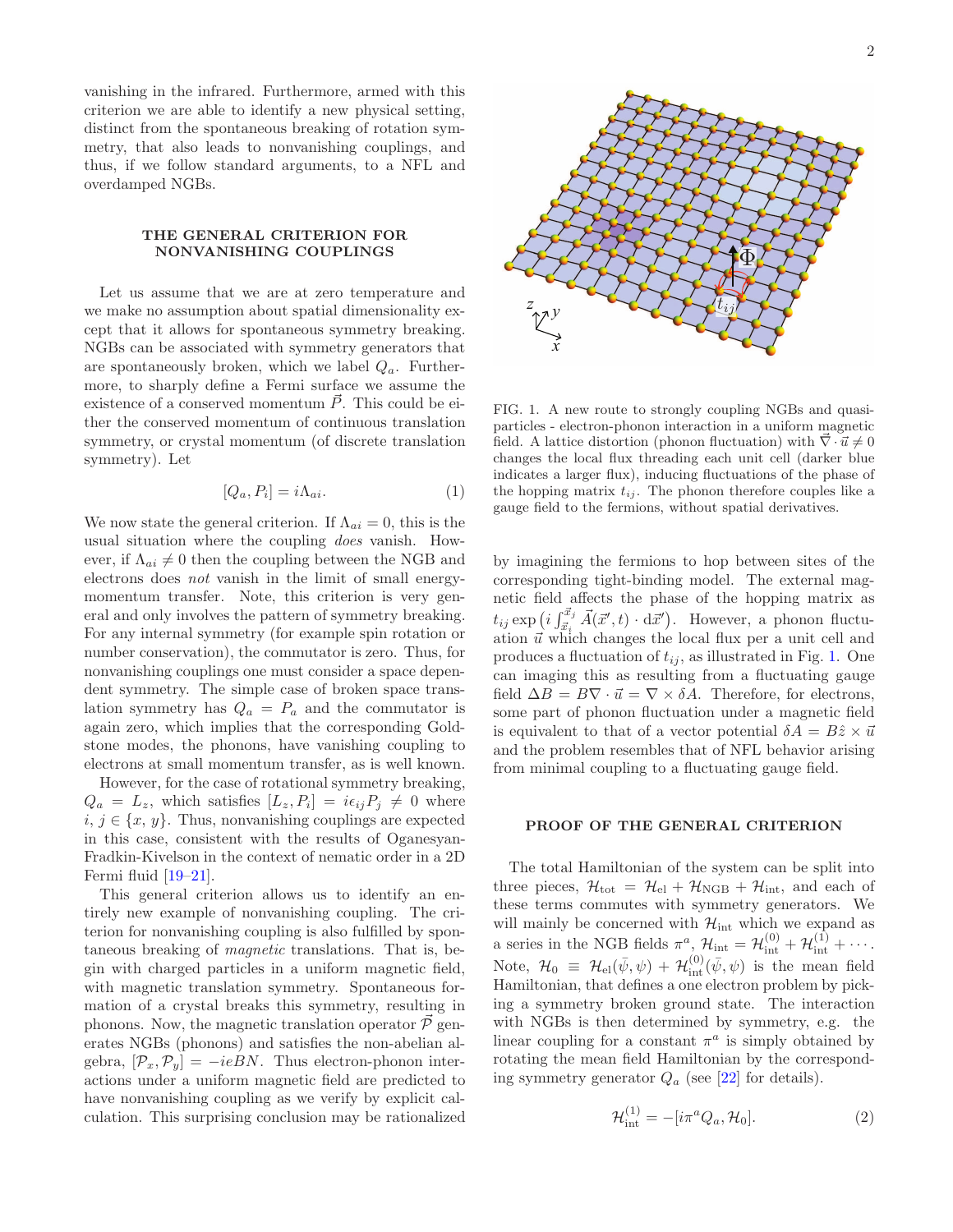To setup the perturbation theory, we first solve the single-particle electron problem described by  $\mathcal{H}_0 \equiv$  $\mathcal{H}_{\text{el}}(\bar{\psi}, \psi)$  +  $\mathcal{H}_{\text{int}}^{(0)}(\bar{\psi}, \psi)$  and obtain simultaneous eigenstates  $|n\vec{k}\rangle$  of  $\mathcal{H}_0$  and the momentum  $\vec{P}$ ,

$$
\mathcal{H}_0|n\vec{k}\rangle = \epsilon_{n\vec{k}}|n\vec{k}\rangle, \quad \vec{P}|n\vec{k}\rangle = \vec{k}|n\vec{k}\rangle, \tag{3}
$$

where  $n$  is the band index. When the translation symmetry is discrete, we replace the second relation with

$$
T_i|n\vec{k}\rangle = e^{i\vec{k}\cdot\vec{a}_i}|n\vec{k}\rangle, \quad T_i = e^{i\vec{P}\cdot\vec{a}_i}.
$$
 (4)

where  $\{\vec{a}_i\}_{i=1,\dots,d}$  are primitive lattice vectors. The interaction of electrons and NGBs to lowest order can then be written as (see Fig.  $2(1)$  $2(1)$ ):

$$
\mathcal{H}^{(1)}_{\text{int}} = \sum_{n',n,a} \int \frac{\mathrm{d}^d k \mathrm{d}^d k'}{(2\pi)^{2d}} v^a_{n'\vec{k}',n\vec{k}} c^{\dagger}_{n'\vec{k}'} c_{n\vec{k}} \pi^a_{\vec{q}},\qquad(5)
$$

where  $\vec{q} = \vec{k} - \vec{k}'$  and  $v^a_{n'\vec{k}',n\vec{k}}$  is the (bare) vertex function, which is the matrix element of  $\mathcal{H}^{(1)}_{int}$ . This can be written via Eqn. [2](#page-1-1) as:

$$
\pi_{\vec{q}}^a v_{n'\vec{k}',n\vec{k}}^a = -i\pi_{\vec{q}}^a \langle n'\vec{k}' | [Q_a, \mathcal{H}_0] | n\vec{k} \rangle.
$$
  

$$
= i\pi_{\vec{q}}^a \langle n'\vec{k}' | Q_a | n\vec{k} \rangle (\epsilon_{n'\vec{k}'} - \epsilon_{n\vec{k}}), \qquad (6)
$$

which, for low energy scattering:  $n = n'$  and  $\vec{q} \to 0$  is

<span id="page-2-1"></span>
$$
v_{n\vec{k}',n\vec{k}}^a \approx i \langle n\vec{k} | Q_a | n\vec{k} \rangle \ \vec{q} \cdot \vec{\nabla}_{\vec{k}} \epsilon_{n\vec{k}}.\tag{7}
$$

Clearly, as long as  $\langle n\vec{k}|Q_a|n\vec{k}\rangle$  is finite, the vertex vanishes as  $\vec{q} \rightarrow 0$ . This is why scatterings of electrons off NGBs usually vanish at  $\vec{q} = 0$ , leaving behind welldefined NGBs and Fermi liquid quasiparticles.

However, we can evade this conclusion if, and only if the matrix element  $\langle n\vec{k}'|Q_a|n\vec{k}\rangle$  diverges as  $\vec{k}' \to \vec{k}$ . To ensure an appropriate divergence, we will need  $[Q_a, P_i] \neq$ 0 as we now explain. If  $[Q_a, P_i] = i\Lambda_{ai} \neq 0$ , then the matrix element:  $\langle n\vec{k}'|Q_a|n\vec{k}\rangle = -i\frac{\langle n\vec{k}'|\Lambda_{ai}|n\vec{k}\rangle}{k'_i-k_i}$ . Substituting this in Eqn. [7,](#page-2-1) and setting  $\vec{q} \rightarrow 0$  we have the coupling:

<span id="page-2-3"></span>
$$
v_{n\vec{k},n\vec{k}}^a = \sum_i \langle n\vec{k} | \Lambda_{ai} | n\vec{k} \rangle \partial_{k_i} \epsilon_{n\vec{k}}, \tag{8}
$$

which is generically nonvanishing. This proves our claim that when the symmetry generator corresponding to the NGBs fails to commute with translations, nonvanishing couplings result. If the translation symmetry is discrete rather than continuous, we simply replace  $P^i$  by the discrete translation operator  $T_i$ , and require  $[Q_a, T_i] \neq 0$ . Then the matrix element

<span id="page-2-4"></span>
$$
\langle n\vec{k}'|Q_a|n\vec{k}\rangle = -\frac{\langle n\vec{k}'|[Q_a,T_i]|n\vec{k}\rangle}{e^{i\vec{k}'\cdot\vec{a}_i} - e^{i\vec{k}\cdot\vec{a}_i}}\tag{9}
$$

is inversely proportional to  $(\vec{k}' - \vec{k}) \cdot \vec{a}$ <sub>i</sub> leading again to a non vanishing coupling in Eqn. [7](#page-2-1) as  $\vec{k}' \to \vec{k}$ . Note that generically  $[Q_a, T_i] \neq 0$  follows from  $[Q_a, P_i] \neq 0$ . Before turning to specific examples we discuss consequences of the non vanishing couplings.



<span id="page-2-0"></span>FIG. 2. (1): The bare vertex with one NG line. (2a) and (2b): 1-loop diagrams for the self-energy of boson. (3): the same for electrons.

# NON-FERMI LIQUID AND OVERDAMPED NAMBU-GOLDSTONE BOSONS

A non-vanishing coupling connects our problem to well-studied problems of a Fermi surface interacting with gauge or critical bosons. The vertex  $\vec{v}_{\vec{k}',\vec{k}} = -e(\vec{k}' + \vec{k}')$  $\vec{k})/2m$  of the gauge coupling  $-e\vec{A}\cdot\vec{j}$  does not vanish at  $\vec{k}' = \vec{k}$ . Similarly, the Yukawa interaction between  $q = 0$ critical bosons and electrons are not severely restricted by symmetries and nonvanishing couplings are expected (e.g., Yukawa couplings). We can readily argue, via the one-loop calculation below, that nonvanishing couplings destabilize the fixed point of free NGBs and a decoupled Fermi liquid. The actual fate of this strongly coupled problem - a non-Fermi liquid, a superconductor or some other state - requires a case by case analysis and is currently under active investigation.

The boson self-energy correction  $\Pi_{ab}(\nu, \vec{q})$  from the diagrams  $(2a)$  $(2a)$  $(2a)$  and  $(2b)$  of Fig. 2 is dominated by  $[22]$ 

<span id="page-2-2"></span>
$$
\Pi_{ab}(\nu, \vec{q}) = -i\pi \frac{\nu}{|\vec{q}|} \gamma^{ab}(\hat{q})
$$
\n
$$
\gamma^{ab}(\hat{q}) = \int \frac{d^d k}{(2\pi)^d} v_{\vec{k}, \vec{k}}^a v_{\vec{k}, \vec{k}}^b \delta(\epsilon_{\vec{k}}) \delta(\hat{q} \cdot \vec{\nabla}_{\vec{k}} \epsilon_{\vec{k}}).
$$
\n(10)

The first delta function puts the electron momentum  $\vec{k}$ on the Fermi surface and the second one further restricts  $\vec{k}$  into a subspace where  $\vec{q}$  is tangential to the Fermi surface. Note that the correction in Eqn. [10](#page-2-2) vanishes if  $v_{\vec{k},\vec{k}}^a = 0$  (we have suppressed the band index *n*). The 1-loop corrected boson propagator  $D^{-1} = D_0^{-1} - \Pi$  has over-damped poles  $\nu \propto -iq^3$  due to the singularity in Eqn. [10.](#page-2-2) Thus the NGBs are destroyed (overdamped) by interaction with the Fermi surface at this order.

Now, one can study the lifetime of fermionic quasiparticles by evaluating the diagram (3) of Fig. [2](#page-2-0) with the corrected propagator D,

$$
\tau^{-1} \equiv -2\mathrm{Im}\Sigma \propto \omega^{d/3}.\tag{11}
$$

Therefore, Landau's criterion  $\omega \tau \to \infty$  as  $\omega \to 0$  does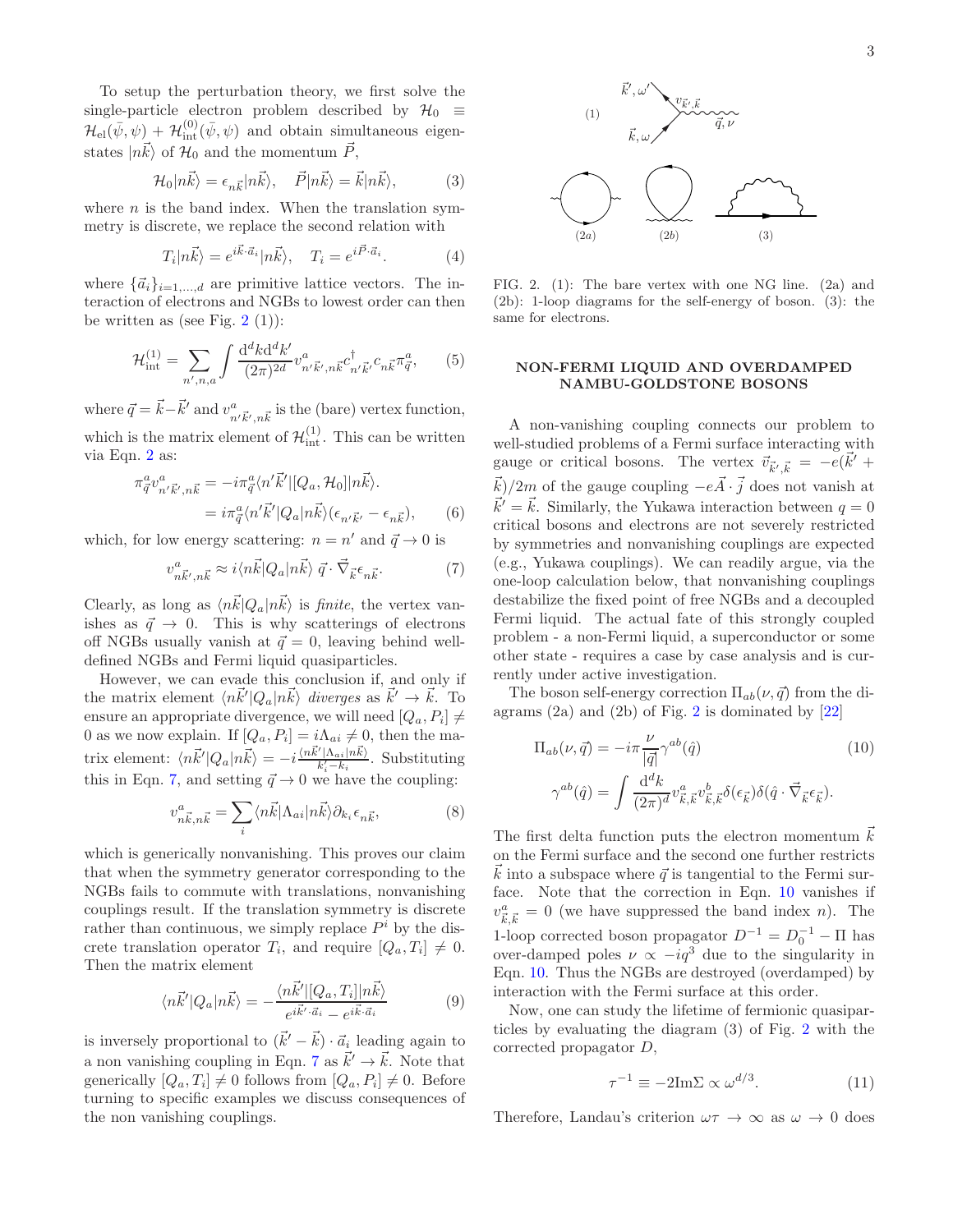not hold when  $d \leq 3$ , implying the breakdown of the FL theory.

Thus, this one-loop treatment at least shows the instability of FLs and NGBs against infinitesimal couplings with  $\vec{v}_{\vec{k},\vec{k}} \neq 0$ . The ultimate fate of these interacting systems continues to be an active area of research [\[10,](#page-5-7) [12](#page-5-8)– [14\]](#page-5-9) and we do not expand further on that aspect here. We merely establish the condition when interactions with NGBs are relevant and render the decoupled fixed point unstable, similar to other well-studied cases.

Below, we demonstrate our general criterion through examples.

## EXAMPLE 1: INTERNAL SYMMETRIES - CONVENTIONAL COUPLING

Let us first discuss interactions between electrons and magnons in ferromagnets (in the absence of spin-orbit interactions). The coupling between the ferromagnetic order parameter  $\vec{m}$  and the electron spin  $\vec{s} = \psi^{\dagger} \frac{\vec{\sigma}}{2} \psi$  ( $\vec{\sigma}$  is the Pauli matrix) may not contain any derivatives, e.g.,

$$
\mathcal{H}_{\text{el-magnon}} = J\vec{m} \cdot \vec{s}.\tag{12}
$$

Hence it is not obvious that the electron-magnon vertex vanishes in the limit of small momentum transfer. However, we know it must from our general criterion, as the spin  $\vec{S}$  and the momentum  $\vec{P}$  commute.

To see this explicitly, we perform a local  $SU(2)$  rotation  $U(\vec{x}, t)$  defined by  $U^{\dagger}(\vec{x}, t) \hat{m}(\vec{x}, t) \cdot \vec{\sigma} U(\vec{x}, t) = \sigma_z$ . Now, the spin-spin interaction becomes a site dependent Zeeman field along  $s_z$ , while electron-magnon interactions are included in derivatives of the rotated electron field  $\partial_{\mu}\psi = U(\partial_{\mu} + i\mathcal{A}_{\mu})\psi'$  through  $\mathcal{A}_{\mu} \equiv -iU^{\dagger}\partial_{\mu}U$ . If we expand  $\mathcal{A}_{\mu}$  in series of NGB fields, each term contains one derivative acting on them. Therefore, electronmagnon interactions vanish in the limit of small energy-momentum transfer (see [\[22\]](#page-5-6) for details).

In general, generators  $Q_a$  of internal symmetries commute with  $\vec{P}$  and therefore we always obtain vanishing couplings.

# EXAMPLE 2: CONTINUOUS SPACE ROTATION - NONVANISHING COUPLING

Our first nontrivial example is the spontaneous breaking of continuous spatial rotation symmetry. For concreteness, consider nematic order in  $2 + 1$  dimensions, in which a circular Fermi surface is distorted into an ellipse in the ordered phase. The generator of  $SO(2)$  spatial rotations is  $L_z$ , which does not commute with the momentum operator,  $[L_z, P_i] = i\epsilon_{ij} P_j \neq 0$  (where  $i, j \in \{x, y\}$ ). Hence, from Eqn. [8,](#page-2-3) we expect a nonvanishing coupling

<span id="page-3-1"></span>
$$
v_{\vec{k},\vec{k}} = \epsilon_{ij} \langle \vec{k} | p_j | \vec{k} \rangle \partial_{k_i} \epsilon_{\vec{k}}.
$$
 (13)

where we assume a single band, and for simplicity, ignore spin.

To see this from an explicit calculation, suppose that the spatial  $SO(2)$  rotation is spontaneously broken by the order parameter  $\langle \vec{n} \rangle = (1, 0)^T$ . The Goldstone fluctuation  $\theta$  of the order parameter  $\vec{n} = (\cos \theta, \sin \theta)^T$  can couple to the spinless electron field  $\psi$  via, e.g.,  $\mathcal{H}_{int}$  =  $(\chi/2m)|\vec{n} \cdot \vec{\nabla}\psi|^2$  as both  $\nabla \psi$  and  $\vec{n}$  are vector. Expanding the interaction to first order in  $\theta$  ( $\vec{n} \sim (1, \theta)^T$ ), we have

<span id="page-3-0"></span>
$$
\mathcal{H}_{\text{int}}^{(0)} = \chi \frac{\nabla_x \psi^\dagger \nabla_x \psi}{2m},\tag{14}
$$

$$
\mathcal{H}^{(1)}_{\text{int}} = \chi \theta \frac{\nabla_x \psi^\dagger \nabla_y \psi + \nabla_y \psi^\dagger \nabla_x \psi}{2m}.
$$
 (15)

Hence, the single-particle electron Hamiltonian is given by

$$
\mathcal{H}_0 = \frac{\vec{p}^2}{2m} + \chi \frac{p_x^2}{2m}
$$
 (16)

leading to a single particle dispersion  $\epsilon_{\vec{k}} = [(1 + \chi)k_x^2 +$  $\langle k_y^2 \rangle / 2m$  for plane waves with wave vector k.

By directly evaluating the matrix element of Eqn. [15](#page-3-0) for plane waves, we get

<span id="page-3-2"></span>
$$
v_{\vec{k}',\vec{k}} = \frac{\chi}{2m}(k'_x k_y + k_x k'_y).
$$
 (17)

This is consistent with our criterion Eqn. [13.](#page-3-1) Indeed, using the above dispersion  $\epsilon_{\vec{k}}$  and  $\langle n\vec{k}|p_j |n\vec{k}\rangle = k_j$  in Eqn. [13,](#page-3-1) one gets  $v_{\vec{k},\vec{k}} = \chi k_x k_y/m$ , which agrees with Eqn. [17](#page-3-2) in the limit  $\vec{k}' \rightarrow \vec{k}$ .

Note, the vertex does not vanish at  $\vec{k}' = \vec{k}$  for generic points on the Fermi surface, except for few highsymmetry points with  $k_x = 0$  or  $k_y = 0$ . Therefore, at the most of the part of the Fermi surface, the quasi-particle lifetime is heavily suppressed by the interaction with the  $NGB \theta$  originated from spontaneously broken continuous rotation. A nematic order of a elliptically distorted Fermi surface [\[19,](#page-5-4) [20](#page-5-10)] and a ferromagnetic order in the presence of a Rashba interaction [\[21,](#page-5-5) [23](#page-5-11)] are known examples of this mechanism.

Finally, let us remark on a subtlety regarding spacetime symmetries. In certain cases, even if the spatial rotation is spontaneously broken, NGBs associated with the broken rotation may not appear. Suppose translations  $p_{x,y}$  are spontaneously broken in  $2+1$  dimensions. Although rotation symmetry is also broken it does not lead to independent NGBs. Phonons originating from  $p_{x,y}$  play the role of the NGB of  $\ell_z$  as well, and the fluctuation  $\theta$  associated with  $\ell_z$  is related to displacement fields by  $\theta = \partial_x u_y - \partial_y u_x$ . Although the field  $\theta$  can couple strongly to electrons, these additional derivatives annihilate the scattering in the limit of small energy-momentum transfer. Even when only  $p_x$  or  $p_y$  is broken,  $\ell_z$  cannot produce an independent NGB. For example, helimagnets in  $3+1$  dimensions with the spiral vector along the z-axis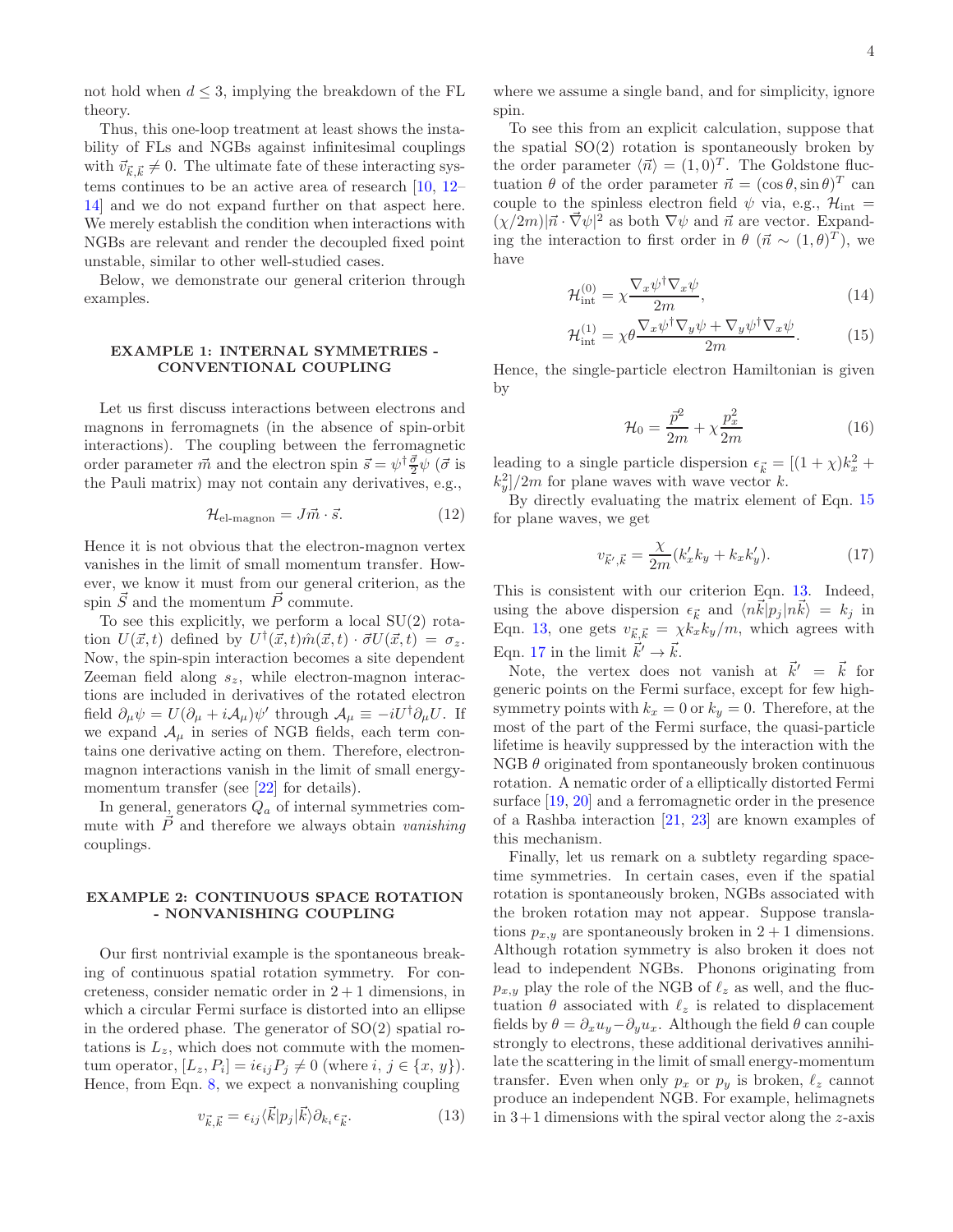

<span id="page-4-0"></span>FIG. 3. (a) Electron band structure under a uniform magnetic field (Landau levels). (b) A spontaneously generated periodic lattice potential  $V(\vec{x})$  produces dispersing bands. The quasiparticle excitation of the partially-filled band (filled states shaded in blue) has a reduced life time due to the non vanishing electron-phonon interaction.

breaks  $p_z - \ell_z$  and  $\ell_{x,y}$  but the phonon associated with  $p_z$  plays the role of NGBs of  $\ell_{x,y}$  and orientational NGBs are absent  $[24-27]$ .

# EXAMPLE 3: MAGNETIC TRANSLATION - NONVANISHING COUPLING

As a new example of nonvanishing couplings, we discuss continuous translation under a uniform magnetic field in 2+1 dimensions. Suppose that a crystalline order with lattice vectors  $\{\vec{a}_i\}_{i=1,2}$  is spontaneously formed, breaking the magnetic translation and giving birth to phonons (NGBs). We assume an integer flux quantum per a unit cell for the commutativity of the lattice translations  $T_i \equiv e^{i\vec{p}^B \cdot \vec{a}_i}$ , where  $(p_x^B, p_y^B)$  is given by  $(-i\partial_x, -i\partial_y + eBx)$  in the Landau gauge  $\vec{A} = -By\hat{x}$ . Thanks to an effective periodic potential, the electron band structure becomes dispersive (Fig. [3\)](#page-4-0). We are interested in coupling the NGBs (phonons) to quasiparticle excitations near the Fermi surface of a partially filled band.

In this case, the conserved (magnetic) momenta  $\vec{p}^B$ also plays the role of broken generators  $Q_a = p_a^B$  (a =  $(x, y)$  that produce phonons. Hence, we should look at the commutation relation  $[p_a^B, p_b^B] = -i\epsilon_{ab}eB \neq 0$ . For discrete translations, we have  $[\vec{p}^B, T_i] = -eB\hat{z} \times \vec{a}_i T_i$  (no sum over  $i$ ), and we expect nonvanishing coupling from Eqns. [7](#page-2-1) and [9:](#page-2-4)

<span id="page-4-1"></span>
$$
\vec{v}_{n\vec{k},n\vec{k}} = eB\hat{z} \times \vec{a}_i \left( \vec{b}_i \cdot \vec{\nabla}_{\vec{k}} \epsilon_{n\vec{k}} \right).
$$
 (18)

Here  $\{\vec{b}_i\}_{i=1,2}$  are reciprocal lattice vectors  $\vec{a}_i \cdot \vec{b}_j = \delta_{ij}$ . Therefore, electrons may show NFL behaviors as a result of the nonvanishing interaction with phonons. As we know, in the absence of the magnetic field  $B = 0$ , the electron-phonon coupling is conventional as one can see from Eqn. [18.](#page-4-1)

Let us confirm the nonvanishing coupling in Eqn. [18](#page-4-1) from a direct calculation. For simplicity, we assume one flux quantum per square lattice unit cell and assume the mean-field lattice potential experienced by electrons is:

$$
V(\vec{x}) = -V_0 \left[ \cos(2\pi x/a) + \cos(2\pi y/a) \right].
$$
 (19)

The electrons and phonons interact with each other through the potential  $\mathcal{H}_{\text{int}} = V(\vec{x} - \vec{u})\psi^{\dagger}\psi$ . Expanding  $\mathcal{H}_{int}$  in series of  $\vec{u}$ , we have

<span id="page-4-2"></span>
$$
\mathcal{H}_0 = \frac{(\vec{p} - e\vec{A})^2}{2m} + V(\vec{x}),
$$
\n(20)

$$
\mathcal{H}_{int}^{(1)} = -\vec{u} \cdot \vec{\nabla} V. \tag{21}
$$

We diagonalize  $\mathcal{H}_0$  in the strong magnetic field limit, perturbatively taking into account the lattice potential to the lowest order in  $mV_0/eB$ . In the Landau gauge, the lowest Landau level wave functions that simultaneously diagonalize  $T_i$  are given by [\[22](#page-5-6), [28](#page-5-14)]

<span id="page-4-3"></span>
$$
\Psi_{\vec{k}} \propto \sum_{m \in \mathbb{Z}} e^{-\frac{1}{2} \left(\frac{y}{\ell} + k_x \ell + \frac{2\pi \ell}{a} m\right)^2 + i\left(k_x + \frac{2\pi}{a} m\right) x - i k_y a m}.
$$
 (22)

Therefore, the lowest electron band to first order in perturbation theory is

$$
\epsilon_{\vec{k}} = E_0 + \langle \vec{k} | V | \vec{k} \rangle
$$
  
= 
$$
\frac{eB}{2m} - \tilde{V} [\cos(k_y a) + \cos(k_x a)]
$$
 (23)

with  $\tilde{V} \equiv V_0 \exp[-(\pi \ell/a)^2]$ . Utilizing our criterion [18,](#page-4-1) and the dispersion above we predict the non vanishing coupling  $\vec{v}_{\vec{k},\vec{k}} = eBVa(-\sin k_ya, \sin k_xa)$ 

Now we directly computing the electron-phonon vertex by evaluating matrix elements of Eqn. [21](#page-4-2) with the zeroth-order wave function [\(22\)](#page-4-3) and  $u = u_{\vec{q}}e^{i\vec{q}\cdot\vec{x}}$ , which gives:

$$
\vec{v}_{\vec{k}',\vec{k}} = eB\tilde{V}a e^{-\frac{(q\ell)^2}{4} - iq_y \frac{k'_x + k_x}{2} \ell^2} \begin{pmatrix} -\sin\frac{(k'_y + k_y + iq_x)a}{2} \\ \sin\frac{(k'_x + k_x - iq_y)a}{2} \end{pmatrix},
$$
\n(24)

which in fact agrees with our formula when  $\vec{k}' \rightarrow \vec{k}$ .

Let us now note some important physical consequences. For our results, it is important that spontaneous breaking of translation symmetry occurs in a system with a uniform magnetic field. On the other hand, if the underlying symmetry is regular translation, and magnetic flux is spontaneously generated in the symmetry breaking process (as in a skyrmion lattice) this does not lead to non-vanishing coupling [\[29\]](#page-5-15), and a Fermi liquid results. A different but equally valid viewpoint on our result is to consider the magnetic field being applied after breaking the translation symmetry (as in a crystal), which should modify the electron-phonon coupling. Therefore, in a clean metal, a magnetic field should induce a nonvanishing coupling between phonons and electrons. Although in principle this would have important consequences, in a typical solid, even at the highest available magnetic fields there is a wide separation  $\ell \gg a$  between the magnetic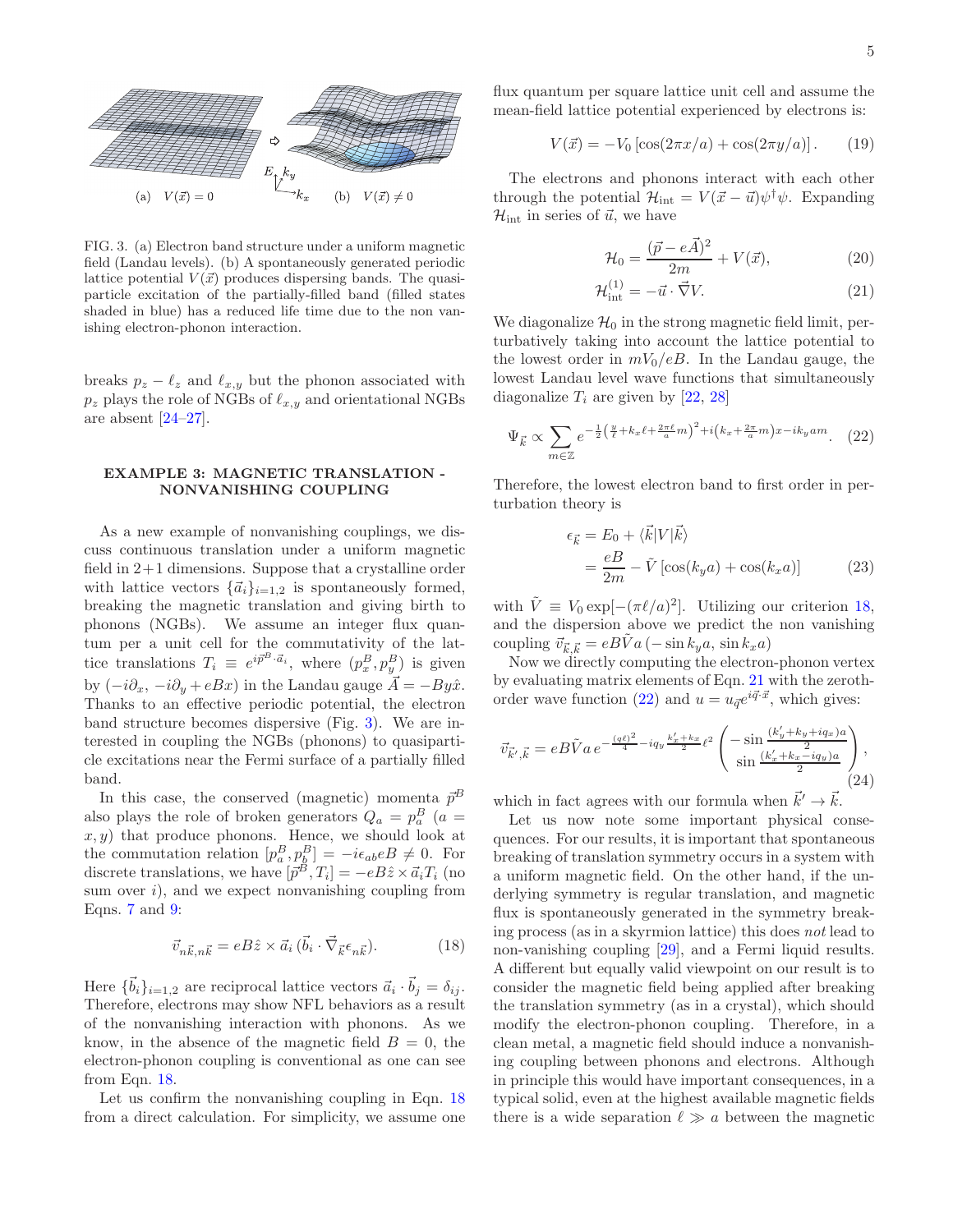length  $\ell = (eB)^{-1/2}$  and lattice spacing a. The typical dispersion of the Landau levels induced by the lattice, and hence the coupling constant is:  $e^{-C(\ell/a)^2} \ll 1$  [\[22\]](#page-5-6). Thus, although a non vanishing coupling is expected, its absolute magnitude is extremely small. A more promising physical scenario is the quantum Hall regime, where  $\ell \sim a$ , and where translation symmetry breaking into stripe and bubble phases are predicted and may have been observed in higher Landau levels [\[30](#page-5-16)[–33\]](#page-5-17). We leave an analysis of this interesting possibility to future work.

We are grateful to Andrew Potter, Siddharth Parameswaran, Yasaman Bahri, Philipp Dumitrescu, and Tomáš Brauner for discussions and especially thank Max Metlitski for stimulating discussions at the early stages of this work and for useful comments on the draft. H. W. was supported by the Honjo International Scholarship Foundation and A. V. is supported by NSF - DMR 1206728.

- <span id="page-5-0"></span>[1] Weinberg, S. *The Quantum Theory of Fields, Vol. II* (Cambridge University Press, 1996).
- <span id="page-5-1"></span>[2] Halperin, B. I., Lee, P. A. & Read, N. Theory of the halffilled landau level. *Phys. Rev. B* 47, 7312–7343 (1993).
- [3] Stern, A. & Halperin, B. I. Singularities in the fermiliquid description of a partially filled landau level and the energy gaps of fractional quantum hall states. *Phys. Rev. B* 52, 5890 (1995).
- [4] Altshuler, B. L., Ioffe, L. B. & Millis, A. J. Low-energy properties of fermions with singular interactions. *Phys. Rev. B* 50, 14048–14064 (1994).
- [5] Nayak, C. & Wilczek, F. Non-fermi liquid fixed point in 2 + 1 dimensions. *Nuclear Physics B* 417, 359 – 373 (1994).
- [6] Nayak, C. & Wilczek, F. Renormalization group approach to low temperature properties of a non-fermi liquid metal. *Nuclear Physics B* 430, 534 – 562 (1994).
- [7] Chakravarty, S., Norton, R. E. & Syljuåsen, O. F. Transverse gauge interactions and the vanquished fermi liquid. *Phys. Rev. Lett.* 74, 1423–1426 (1995).
- [8] Motrunich, O. I. Variational study of triangular lattice spin- $1/2$  model with ring exchanges and spin liquid state in  $\kappa$ - $(\text{ET})_2$ cu<sub>2</sub> $(\text{CN})_3$ . *Phys. Rev. B* **72**, 045105 (2005).
- [9] Lee, S.-S. & Lee, P. A.  $U(1)$  gauge theory of the hubbard model: Spin liquid states and possible application to  $\kappa(\text{BEDT-TTF})_2\text{cu}_2(\text{CN})_3$ . *Phys. Rev. Lett.* **95**, 036403 (2005).
- <span id="page-5-7"></span>[10] Lee, S.-S. Low-energy effective theory of fermi surface coupled with  $u(1)$  gauge field in  $2+1$  dimensions. *Phys. Rev. B* 80, 165102 (2009).
- [11] Rech, J., Pépin, C. & Chubukov, A. V. Quantum critical behavior in itinerant electron systems: Eliashberg theory and instability of a ferromagnetic quantum critical point. *Phys. Rev. B* 74, 195126 (2006).
- <span id="page-5-8"></span>[12] Metlitski, M. A. & Sachdev, S. Quantum phase transitions of metals in two spatial dimensions. i. ising-nematic order. *Phys. Rev. B* 82, 075127 (2010).
- [13] Metlitski, M. A. & Sachdev, S. Quantum phase transitions of metals in two spatial dimensions. ii. spin density

wave order. *Phys. Rev. B* 82, 075128 (2010).

- <span id="page-5-9"></span>[14] Mross, D. F., McGreevy, J., Liu, H. & Senthil, T. Controlled expansion for certain non-fermi-liquid metals. *Phys. Rev. B* 82, 045121 (2010).
- [15] Mahajan, R., Ramirez, D. M., Kachru, S. & Raghu, S. Quantum critical metals in  $d = 3 + 1$  dimensions. *Phys. Rev. B* 88, 115116 (2013).
- [16] Fitzpatrick, A. L., Kachru, S., Kaplan, J. & Raghu, S. Non-fermi-liquid fixed point in a wilsonian theory of quantum critical metals. *Phys. Rev. B* 88, 125116 (2013).
- <span id="page-5-2"></span>[17] Sun, K., Fregoso, B. M., Lawler, M. J. & Fradkin, E. Fluctuating stripes in strongly correlated electron systems and the nematic-smectic quantum phase transition. *Phys. Rev. B* 78, 085124 (2008).
- <span id="page-5-3"></span>[18] Metlitski, M. A., Mross, D. F., Sachdev, S. & Senthil, T. Are non-fermi-liquids stable to cooper pairing? *arXiv:1403.3694* (2014).
- <span id="page-5-4"></span>[19] Oganesyan, V., Kivelson, S. A. & Fradkin, E. Quantum theory of a nematic fermi fluid. *Phys. Rev. B* 64, 195109 (2001).
- <span id="page-5-10"></span>[20] Lawler, M. J., Barci, D. G., Fernández, V., Fradkin, E. & Oxman, L. Nonperturbative behavior of the quantum phase transition to a nematic fermi fluid. *Phys. Rev. B* 73, 085101 (2006).
- <span id="page-5-5"></span>[21] Xu, C. Quantum critical points of helical fermi liquids. *Phys. Rev. B* 81, 054403 (2010).
- <span id="page-5-6"></span>[22] Watanabe, H. & Vishwanath, A. *Supplemental Material*
- <span id="page-5-11"></span>[23] Bahri, Y. & Potter, A. *in preparation* (2014).

.

- <span id="page-5-12"></span>[24] Radzihovsky, L. & Lubensky, T. C. Nonlinear smectic elasticity of helical state in cholesteric liquid crystals and helimagnets. *Phys. Rev. E* 83, 051701 (2011).
- [25] Low, I. & Manohar, A. V. Spontaneously broken spacetime symmetries and goldstone's theorem. *Phys. Rev. Lett.* 88, 101602 (2002).
- [26] Watanabe, H. & Murayama, H. Redundancies in nambugoldstone bosons. *Phys. Rev. Lett.* 110, 181601 (2013).
- <span id="page-5-13"></span>[27] Hayata, T. & Hidaka, Y. Broken spacetime symmetries and elastic variables. *arXiv:1312.0008* (2013).
- <span id="page-5-14"></span>[28] Haldane, F. D. M. & Rezayi, E. H. Periodic laughlinjastrow wave functions for the fractional quantized hall effect. *Phys. Rev. B* 31, 2529–2531 (1985).
- <span id="page-5-15"></span>[29] Watanabe, H., Parameswaran, S. A., Raghu, S. & Vishwanath, A. Anomalous fermi liquid phase in metallic skyrmion crystals. *arXiv:1309.7047* (2013).
- <span id="page-5-16"></span>[30] Koulakov, A. A., Fogler, M. M. & Shklovskii, B. I. Charge density wave in two-dimensional electron liquid in weak magnetic field. *Phys. Rev. Lett.* 76, 499–502 (1996).
- [31] Fogler, M. M., Koulakov, A. A. & Shklovskii, B. I. Ground state of a two-dimensional electron liquid in a weak magnetic field. *Phys. Rev. B* 54, 1853–1871 (1996).
- [32] Moessner, R. & Chalker, J. T. Exact results for interacting electrons in high landau levels. *Phys. Rev. B* 54, 5006–5015 (1996).
- <span id="page-5-17"></span>[33] Eisenstein, J. Two-dimensional electrons in excited landau levels: evidence for new collective states. *Solid State Communications* 117, 123–131 (2001).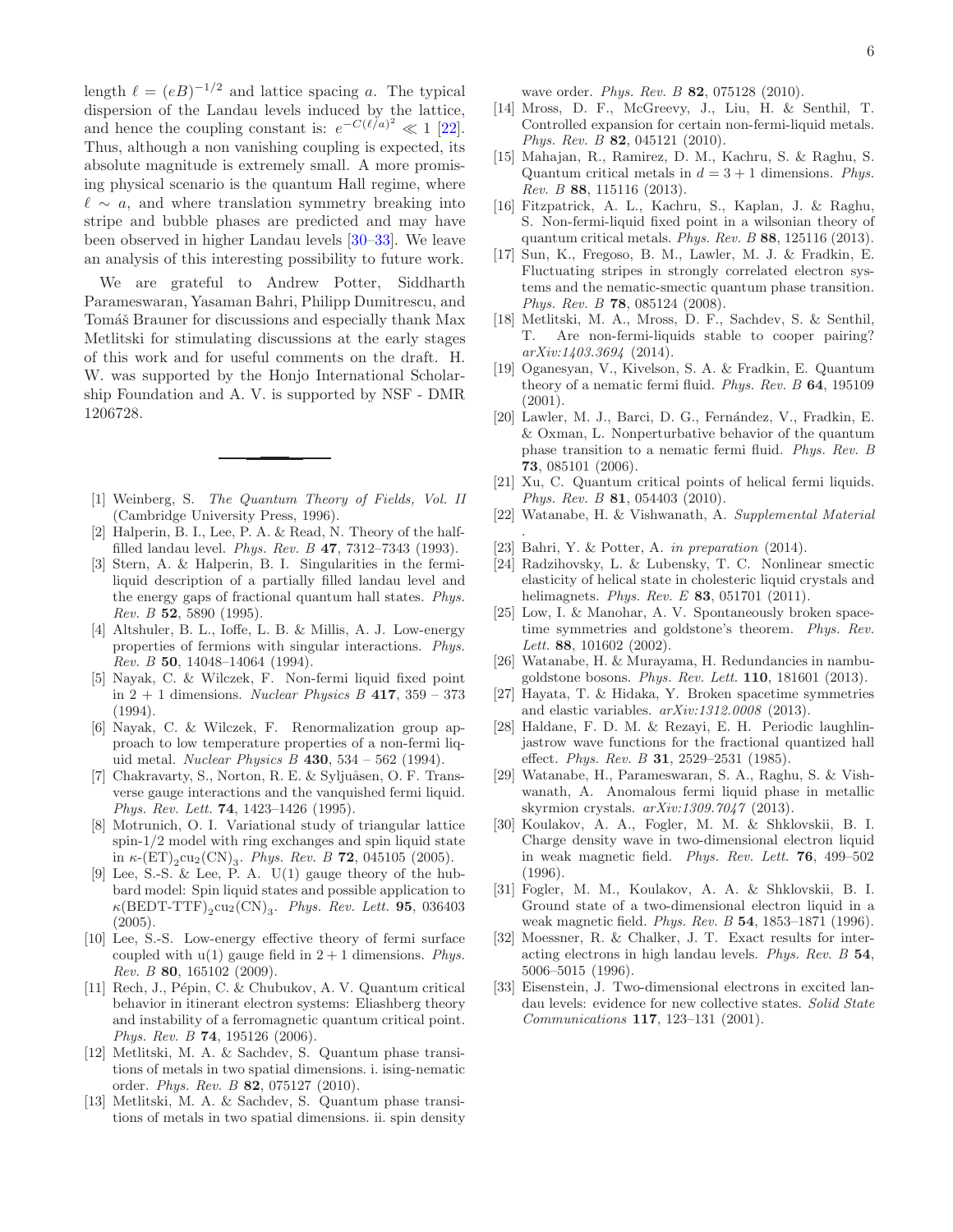#### SUPPLEMENTAL MATERIAL

# for "Criterion for stability of Goldstone Modes and Fermi Liquid behavior in a metal with broken symmetry"

#### 1. Interaction with constant NGB fields

In this section, we prove the formula  $\mathcal{H}^{(1)}_{int} = -[i\pi^a Q_a, \mathcal{H}_0]$  for constant NG fields  $\pi^a$ . More precisely, we prove the Lagrangian version,  $\mathcal{L}_{int}^{(1)} = -[i\pi^a Q_a, \mathcal{L}_0]$ . (Here, commutation relations with  $Q_a$  and the Lagrangian density means the symmetry transformation of the fields contained in the Lagrangian, as we explain below.) These two statements are equivalent as long as symmetry generators  $Q_i$  commute with the total Hamiltonian of the system. (We discuss few exceptions in the next section.)

In general, we can decompose the total Lagrangian density into three pieces,

$$
\mathcal{L}_{\text{tot}} = \mathcal{L}_{\text{el}}(\bar{\psi}, \partial_{\mu}\bar{\psi}, \psi, \partial_{\mu}\psi) + \mathcal{L}_{\text{NG}}(\pi^a, \partial_{\mu}\pi^a) + \mathcal{L}_{\text{int}}(\bar{\psi}, \partial_{\mu}\bar{\psi}, \psi, \partial_{\mu}\psi, \pi^a, \partial_{\mu}\pi^a). \tag{25}
$$

We define  $\mathcal{L}_{int}^{(1)}$  and  $\mathcal{L}_0$  by

$$
\mathcal{L}_{int}^{(1)} = \left. \frac{\partial \mathcal{L}_{int}}{\partial \pi^a} \right|_{\pi=0} \pi^a + \left. \frac{\partial \mathcal{L}_{int}}{\partial \partial_\mu \pi^a} \right|_{\pi=0} \partial_\mu \pi^a,\tag{26}
$$

 $\mathcal{L}_0 = \mathcal{L}_{\text{el}}(\bar{\psi}, \partial_\mu \bar{\psi}, \psi, \partial_\mu \psi) + \mathcal{L}_{\text{int}}(\bar{\psi}, \partial_\mu \bar{\psi}, \psi, \partial_\mu \psi, 0, 0).$  (27)

For constant  $\pi^a$ , we can drop the second term of  $\mathcal{L}^{(1)}_{int}$  as  $\partial_\mu \pi^a = 0$ .

#### *Internal symmetries*

Let us start with a general symmetry breaking pattern  $G \to H$  of internal symmetries. We introduce a NG field  $\pi^a$  for each broken generator  $Q_a$   $(a = 1, 2, \dots, \text{dim}G/H)$  to describe low-energy fluctuations of the order parameter. Under the symmetry transformation  $U = e^{i\epsilon^i Q_i}$ , NG fields transforms as

$$
(\pi^a)' \equiv U_\epsilon \pi^a U_\epsilon^\dagger = \pi^a + \epsilon^i h_i^a(\pi) + O(\epsilon^2),\tag{28}
$$

and its infinitesimal form is

$$
\delta_i \pi^a \equiv (\pi^a)' - \pi^a = [iQ_i, \pi^a] = h_i^a(\pi).
$$
 (29)

In the standard parametrization introduced by Refs. [S. Coleman et al, Phys. Rev. 177, 2239 (1969), C. G. Callan *et al*, Phys. Rev. 177, 2247 (1969)],  $h_b^a(\pi) = \delta_b^a + O(\pi)$  for broken generators  $Q_b$  and  $h_\rho^a(\pi) = O(\pi)$  for unbroken generators  $Q_\rho$ . Namely, a broken generator  $Q_a$  shifts  $\pi^a$  by a constant and an unbroken generator  $Q_\rho$  does not shift any NG fields by a constant amount.

Each term of the Lagrangian density  $\mathcal{L}_A$  ( $A = \text{el}, \text{NG}, \text{int}$ ) is invariant under the symmetry transformation (up to total derivatives). Namely,  $U_{\epsilon} \mathcal{L}_A U_{\epsilon}^{\dagger} = \mathcal{L}_A$ . Hence,

$$
0 = [iQ_a, \mathcal{L}_{int}]
$$
  
=  $[iQ_a, \bar{\psi}]\frac{\partial \mathcal{L}_{int}}{\partial \bar{\psi}} + [iQ_a, \partial_\mu \bar{\psi}]\frac{\partial \mathcal{L}_{int}}{\partial \partial_\mu \bar{\psi}} + [iQ_a, \psi]\frac{\partial \mathcal{L}_{int}}{\partial \psi} + [iQ_a, \partial_\mu \psi]\frac{\partial \mathcal{L}_{int}}{\partial \partial_\mu \psi} + [iQ_a, \pi^b]\frac{\partial \mathcal{L}_{int}}{\partial \pi^b} + [iQ_a, \partial_\mu \pi^b]\frac{\partial \mathcal{L}_{int}}{\partial \partial_\mu \pi^b}.$ (30)

We set  $\pi^a = 0$  after substituting the relation  $[iQ_b, \pi^a] = \delta^a_b + O(\pi)$ :

$$
\frac{\partial \mathcal{L}_{\text{int}}}{\partial \pi^{a}}\bigg|_{\pi=0} = -\left([iQ_{a},\bar{\psi}]\frac{\partial \mathcal{L}_{\text{int}}}{\partial \bar{\psi}} + [iQ_{a},\partial_{\mu}\bar{\psi}]\frac{\partial \mathcal{L}_{\text{int}}}{\partial \partial_{\mu}\bar{\psi}} + [iQ_{a},\psi]\frac{\partial \mathcal{L}_{\text{int}}}{\partial \psi} + [iQ_{a},\partial_{\mu}\psi]\frac{\partial \mathcal{L}_{\text{int}}}{\partial \partial_{\mu}\psi}\right)\bigg|_{\pi=0}
$$
(31)

The right hand side is nothing but  $-[iQ_a, \mathcal{L}_{int}|_{\pi=0}]$ . Hence, by multiplying  $\pi^a$  to both hand side, we get

$$
\left. \frac{\partial \mathcal{L}_{\text{int}}}{\partial \pi^a} \right|_{\pi=0} \pi^a = -\pi^a \left[ iQ_a, \mathcal{L}_{\text{int}} \right|_{\pi=0} \right]. \tag{32}
$$

Since  $\mathcal{L}_{el}$  commutes with  $Q_a$ , we can add it to the inside of the commutator. Therefore, for constant  $\pi^a$ ,

$$
\mathcal{L}_{\text{int}}^{(1)} = -[i\pi^a Q_a, \mathcal{L}_0].\tag{33}
$$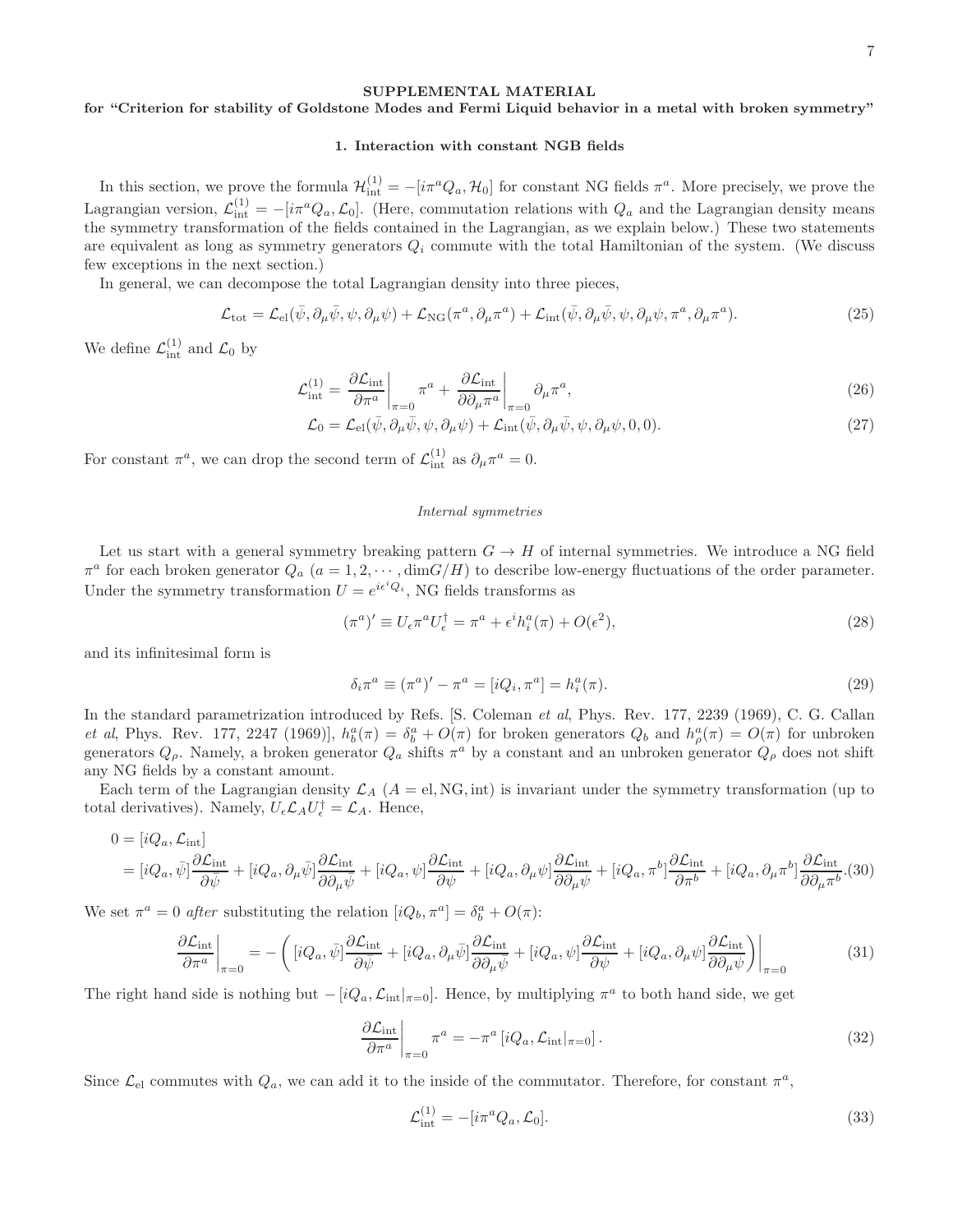As the simplest example, let us discuss the spin-spin interaction in ferromagnets.

$$
\mathcal{L}_{\text{el}} = i\psi^{\dagger} \partial_t \psi - \frac{|\vec{\nabla}\psi|^2}{2m}, \quad \mathcal{L}_{\text{int}} = J\vec{n} \cdot \vec{s}, \tag{34}
$$

where  $\vec{n}$  is the normalized ferromagnetic order parameter,  $\psi$  is an electron field with the spin degree of freedom,  $\vec{s} \equiv \psi^{\dagger} \vec{\sigma} \psi$  is the electron spin, and  $\vec{\sigma}$  is the Pauli matrix. The electron spin satisfies the commutation relation  $[s_i(\vec{x}, t), s_j(\vec{x}', t)] = i\epsilon_{ijk} s_k(\vec{x}, t) \delta^d(\vec{x} - \vec{x}') \text{ and } [s_i(\vec{x}, t), n_j(\vec{x}', t)] = 0.$ 

We introduce fluctuation  $\pi_{x,y}(\vec{x}, t)$  as  $\vec{n} = (\pi_y, -\pi_x, 1)^T + O(\pi_{x,y}^2)$ . By expanding the interaction to the linear order in fluctuation, we find

$$
\mathcal{L}_0 = i\psi^\dagger \partial_t \psi - \frac{|\vec{\nabla}\psi|^2}{2m} + \frac{J}{2} s_z,\tag{35}
$$

$$
\mathcal{L}_{int}^{(1)} = J \left( \pi_y s_x - \pi_x s_y \right),\tag{36}
$$

Then it can be readily shown that

$$
\mathcal{L}_{int}^{(1)} = -\pi^{x}[iQ_{x}, \mathcal{L}_{0}] - \pi^{y}[iQ_{y}, \mathcal{L}_{0}] \tag{37}
$$

for  $\vec{Q} = \int d^d x \, (\vec{s} + m\vec{n}).$ 

Equivalently, in terms of the Hamiltonian,

$$
\mathcal{H}_0 = \frac{\bar{p}^2}{2m} - Js_z, \quad \mathcal{H}_{int}^{(1)} = -J(\pi_y s_x - \pi_x s_y), \tag{38}
$$

and it is straightforward to check

$$
\mathcal{H}_{\text{int}}^{(1)} = -\pi_x[iQ_x, \mathcal{H}_0] - \pi_y[iQ_y, \mathcal{H}_0].
$$
\n(39)

#### *Translation*

Now we move on to spacetime symmetries. As we will see, the above derivation applies with only some minor changes.

Let us discuss translation  $\vec{x}' = \vec{x} + \vec{a}$  as the easiest example. The displacement field  $\vec{u}(\vec{x}, t)$  obeys the transformation rule,

<span id="page-7-0"></span>
$$
\vec{u}'(\vec{x},t) \equiv e^{i\vec{a}\cdot\vec{P}}\vec{u}(\vec{x},t)e^{-i\vec{a}\cdot\vec{P}} = \vec{u}(\vec{x}-\vec{a},t) + \vec{a},\tag{40}
$$

$$
\delta_j u^i(\vec{x}, t) \equiv u'^i(\vec{x}, t) - u^i(\vec{x}, t) = [iP^j, u^i(\vec{x}, t)] = \delta_j^i - \partial_j u^i.
$$
\n(41)

Each component  $\mathcal{L}_A$  is assumed to transforms as a scaler,

$$
\mathcal{L}'_A(\vec{x},t) = e^{i\vec{a}\cdot\vec{P}} \mathcal{L}_A(\vec{x},t) e^{-i\vec{a}\cdot\vec{P}} = \mathcal{L}_A(\vec{x}-\vec{a},t),\tag{42}
$$

$$
\delta \mathcal{L}_A(\vec{x},t) = [i\vec{P}, \mathcal{L}_A(\vec{x},t)] = -\vec{\nabla} \mathcal{L}_A(\vec{x},t),\tag{43}
$$

so that  $L_A = \int d^d x \mathcal{L}_A$  commutes with  $\vec{P}$ . On the other hand, by explicitly computing  $\delta \mathcal{L}_{int} = [i\vec{P}, \mathcal{L}_{int}(\vec{x}, t)],$  we have

$$
\delta \mathcal{L}_{\text{int}} = [i\vec{P}, \bar{\psi}] \frac{\partial \mathcal{L}_{\text{int}}}{\partial \bar{\psi}} + [i\vec{P}, \partial_{\mu} \bar{\psi}] \frac{\partial \mathcal{L}_{\text{int}}}{\partial \partial_{\mu} \bar{\psi}} + [i\vec{P}, \psi] \frac{\partial \mathcal{L}_{\text{int}}}{\partial \psi} + [i\vec{P}, \partial_{\mu} \psi] \frac{\partial \mathcal{L}_{\text{int}}}{\partial \partial_{\mu} \psi} + [i\vec{P}, u^{i}] \frac{\partial \mathcal{L}_{\text{int}}}{\partial u^{i}} + [i\vec{P}, \partial_{\mu} u^{i}] \frac{\partial \mathcal{L}_{\text{int}}}{\partial \partial_{\mu} u^{i}}. (44)
$$

Therefore, using Eq. [\(41\)](#page-7-0) first, then setting  $\vec{u} = 0$  and multiplying  $\vec{u}$ , we get

$$
\frac{\partial \mathcal{L}_{\text{int}}}{\partial \vec{u}}\bigg|_{\vec{u}=0} \cdot \vec{u} = -\vec{u} \cdot \left[ i\vec{P}, \mathcal{L}_{\text{int}}|_{\vec{u}=0} \right] - \vec{u} \cdot \vec{\nabla} \mathcal{L}_{\text{int}}|_{\vec{u}=0}.
$$
\n(45)

Adding  $0 = -\vec{u} \cdot [i\vec{P}, \mathcal{L}_{el}] - \vec{u} \cdot \vec{\nabla} \mathcal{L}_{el}$  to the right hand side, we get

$$
\mathcal{L}_{int}^{(1)} = \left. \frac{\partial \mathcal{L}_{int}}{\partial \vec{u}} \right|_{\vec{u}=0} \cdot \vec{u} = -\left[ i \pi^a Q_a, \mathcal{L}_0 \right] - \vec{\nabla} \cdot (\vec{u} \mathcal{L}_0)
$$
\n(46)

for a constant NG field  $\vec{u}$ . The last term is just a total derivative and can be dropped.

Even for the magnetic translation, this derivation does not change at all, since the displacement field is real and its transformation rule does not involve phase rotation. All characteristic features of the magnetic transformation are hidden in the commutation relation  $[iP_B, \psi]$ .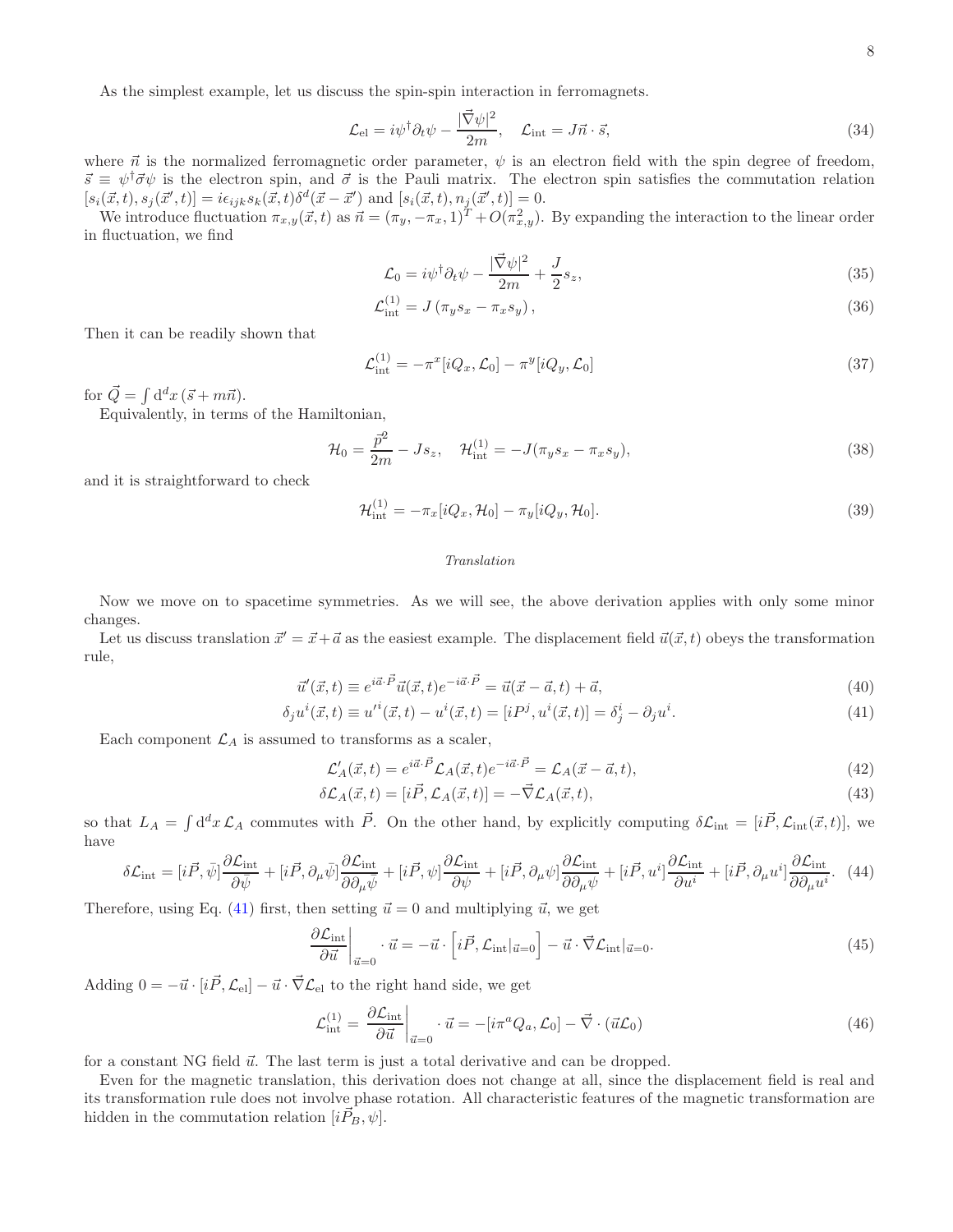#### *Rotation*

In the case of the spatial rotation  $\vec{x}' = R_{\epsilon}\vec{x}$  with

$$
R_{\epsilon} = \begin{pmatrix} \cos \epsilon & -\sin \epsilon \\ \sin \epsilon & \cos \epsilon \end{pmatrix},\tag{47}
$$

the NG field originating from the rotational symmetry breaking transforms as

$$
\theta'(\vec{x},t) \equiv e^{i\epsilon L_z} \theta(\vec{x},t) e^{-i\epsilon L_z} = \theta(R_{-\epsilon}\vec{x},t) + \epsilon,
$$
\n(48)

$$
\delta\theta(\vec{x},t) \equiv \theta'(\vec{x},t) - \theta(\vec{x},t) = [iL_z, \theta(\vec{x},t)] = 1 - (x\partial_y - y\partial_x)\theta(\vec{x},t)
$$
\n(49)

and the Lagranigian density transforms as

$$
\mathcal{L}'_A(\vec{x},t) = e^{i\epsilon L_z} \mathcal{L}_A(\vec{x},t) e^{-i\epsilon L_z} = \mathcal{L}_A(R_{-\epsilon}\vec{x},t),\tag{50}
$$

$$
\delta \mathcal{L}_A(\vec{x}, t) = [iL_z, \mathcal{L}_A(\vec{x}, t)] = -(x\partial_y - y\partial_x)\mathcal{L}_A(\vec{x}, t) = -\partial_y(x\mathcal{L}_A) + \partial_x(y\mathcal{L}_A),\tag{51}
$$

In exactly the same way as above, we can show

$$
\left. \frac{\partial \mathcal{L}_{int}}{\partial \theta} \right|_{\theta=0} \theta = -\theta \left[ iL_z, \mathcal{L}_0 \right] - \theta \partial_y (x\mathcal{L}_0) + \theta \partial_x (y\mathcal{L}_0). \tag{52}
$$

Again, when  $\theta$  is constant, the last two terms are total derivatives and can be dropped.

#### *General spacetime symmetries*

It should be now clear how to extend the above derivation to general spacetime symmetries. NG fields  $\pi^a$  corresponding to broken generators  $Q_a$  obey

$$
\delta \pi^a(\vec{x},t) = [iQ_a, \pi^b(\vec{x},t)] = \delta_a^b + f_a^\mu(\vec{x},t)\partial_\mu \pi^b(\vec{x},t)
$$
\n(53)

with some functions  $f_a^{\mu}(\vec{x},t)$ . For those symmetries such that  $\delta\mathcal{L}_A(\vec{x},t) = [iQ_a, \mathcal{L}_A(\vec{x},t)]$  is a total derivative, we have

$$
\left. \frac{\partial \mathcal{L}_{\text{int}}}{\partial \pi^a} \right|_{\pi=0} \pi^a = -\pi^a \left[ i Q_a, \mathcal{L}_0 \right] - \pi^a \partial_\mu F_a^\mu. \tag{54}
$$

Hence, for constant  $\pi^a$ s,  $\mathcal{L}^{(1)}_{int} = -[i\pi^a Q_a, \mathcal{L}_0]$  up to total derivatives.

#### 2. Photons as NGBs

In this section, we discuss the electron-photon interaction  $\mathcal{L}_{int} = -A^{\mu}j_{\mu}$  in the framework developed above. To that end, let us first review how to understand photons as NGBs.

The Lagrangian of the electron-photon interacting system is given by

<span id="page-8-0"></span>
$$
\mathcal{L} = i\bar{\psi}(\partial_t + ieA_t)\psi - \frac{|(\vec{\nabla} - ie\vec{A})\psi|^2}{2m} - \frac{1}{4}F_{\mu\nu}F^{\mu\nu} - \frac{1}{2\xi}(\partial_\mu A^\mu)^2.
$$
\n(55)

Here, we added the term  $-(1/2\xi)(\partial_\mu A^\mu)^2$  to fix the gauge (the  $R_\xi$  gauge). Then, the local gauge symmetry is reduced to the residual global symmetry specified by

$$
\psi = \psi e^{-ie\epsilon(x)}, \quad A'_{\mu} = A_{\mu} + \partial_{\mu}\epsilon(x), \quad \epsilon(x) = a + b_{\mu}x^{\mu}, \quad a, b_{\mu} \in \mathbb{R}.
$$
\n
$$
(56)
$$

Let Q and  $Q_{\mu}$  be the corresponding Noether charges and  $P^{\mu} = (H, \vec{P})$  be the (four) momentum operator. Their expressions are given by

$$
Q = \int \mathrm{d}^d x \, e \bar{\psi} \psi,\tag{57}
$$

$$
Q_{\mu} = \int d^d x \left( \pi_{\mu} + e x_{\mu} \bar{\psi} \psi \right), \tag{58}
$$

$$
P_{\mu} = \int d^{d}x \left[ \pi_{\nu} \partial_{\mu} A^{\nu} + (i/2)(\bar{\psi} \partial_{\mu} \psi - \partial_{\mu} \bar{\psi} \psi) - \delta_{\mu 0} \mathcal{L} \right],
$$
\n(59)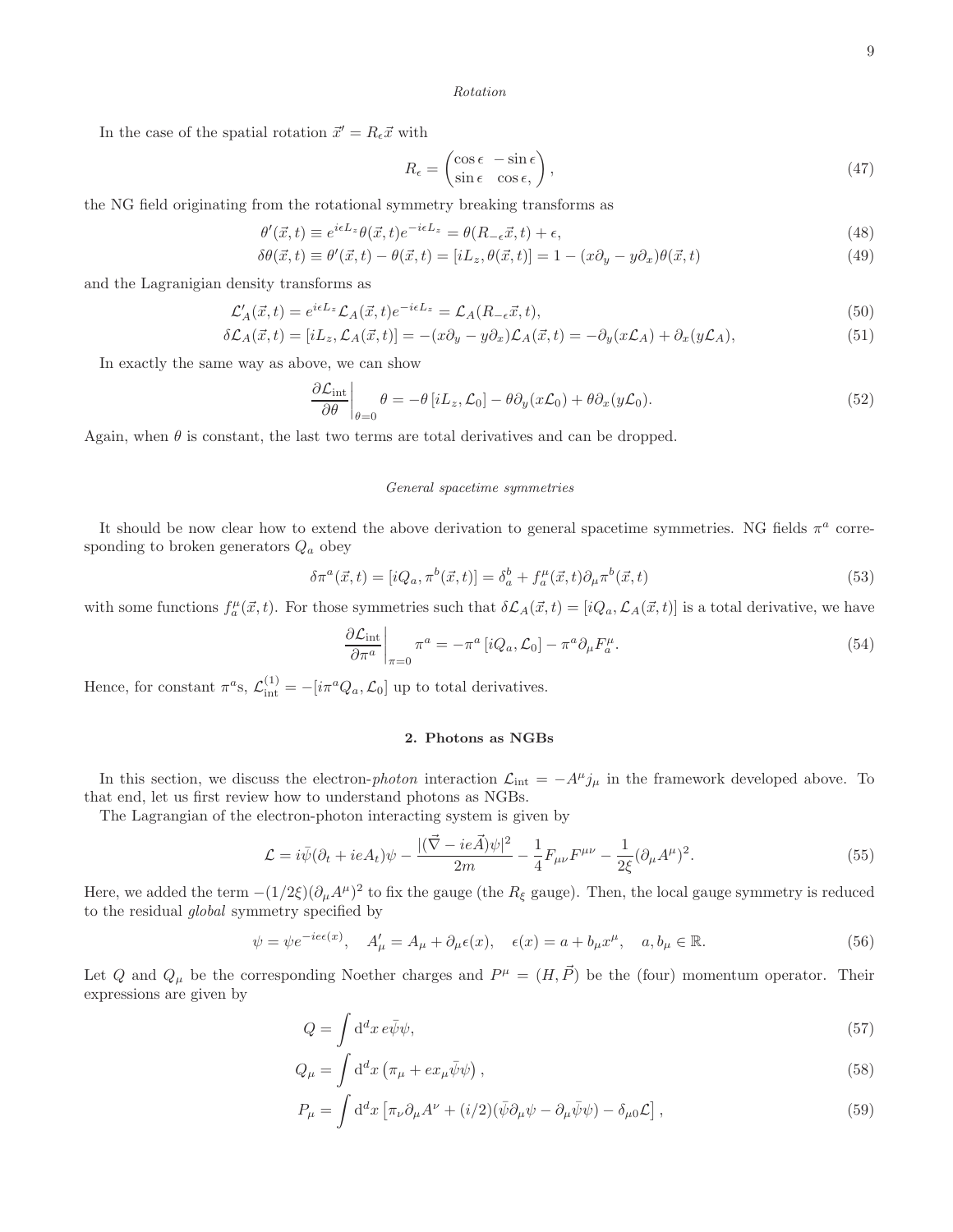where  $[A^{\mu}(\vec{x},t), \pi_{\nu}(\vec{y},t)] = i\delta^{\mu}_{\nu}\delta^{d}(\vec{x}-\vec{y})$  and  $[\psi(\vec{x},t), \bar{\psi}(\vec{y},t)] = \delta^{d}(\vec{x}-\vec{y})$ . Using these commutation relations, It is straightforward to verify that  $[Q_\mu, A^\nu(\vec{x}, t)] = -i\delta^\nu_\mu$  and  $[Q_\mu, P^\nu] = -i\delta^\nu_\mu Q$ 

The relation  $[Q_\mu, A^\nu(\vec{x}, t)] = -i\delta^\nu_\mu$  indicates that  $Q_\mu$ 's are always broken. As long as Q is unbroken, they produce gapless bosons, which can be identified as photons.  $3-1=2$  transverse components are physical, while the longitudinal and the temporal component are unphysical.

When the U(1) symmetry Q is spontaneously broken, the NGB originating from Q plays the role of those of  $Q_{\mu}$ . Hence, photons do not show up. This is one way of understanding the Higgs phenomenon. The U(1) NGB does not appear in the physical spectrum either, since it belongs to the unphysical sector of the Hilbert space.

Let us now discuss the electron-photon scattering from this point of view. The total Lagrangian density in Eq. [\(55\)](#page-8-0) suggests that

$$
\mathcal{L}_{\text{el}} = 0, \quad \mathcal{L}_{\text{NG}} = -\frac{1}{4} F_{\mu\nu} F^{\mu\nu} - \frac{1}{2\xi} (\partial_{\mu} A^{\mu})^2, \quad \mathcal{L}_{\text{int}} = i\bar{\psi} (\partial_t + ieA_t)\psi - \frac{|(\vec{\nabla} - ie\vec{A})\psi|^2}{2m}.
$$
 (60)

Hence,

$$
\mathcal{L}_0 = \mathcal{L}_{int}|_{A^{\mu}=0} = i\bar{\psi}\partial_t\psi - \frac{|\vec{\nabla}\psi|^2}{2m}, \quad \mathcal{L}_{int}^{(1)} = -A_0j^0 + \vec{A}\cdot\vec{j} = -A_{\mu}j^{\mu},\tag{61}
$$

where  $j^0 = e\bar{\psi}\psi$  and  $\vec{j} = (1/2mi)(\bar{\psi}\vec{\nabla}\psi - c.c.)$ . By the straightforward calculation, one can verify that

$$
-iA^{\mu}[Q_{\mu}, \mathcal{L}_0] = -A_{\mu}j^{\mu} = \mathcal{L}_{int}^{(1)}.
$$
\n(62)

Therefore, the electron-photon interaction can be understood as an example of the general class of electron-NGB interactions.

Note, however, that the Hamiltonian version of this relation  $\mathcal{H}^{(1)}_{int} = A_{\mu}j^{\mu} = -iA^{\mu}[Q_{\mu}, \mathcal{H}_0]$  is not true for the temporal component  $A_0$ . For the spatial component  $\overline{A}$ , one can check it particularly easily in the single-particle picture, where  $\hat{Q}_i = -e\hat{x}^i$ ,  $\hat{H}_0 = \hat{p}^2/2m$ , and  $-A^i[i\hat{Q}_i, \hat{H}_0] = ieA^i[\hat{x}^i, \hat{p}^2/2m] = A_i\hat{j}^i$  with  $\hat{j}^i = e\hat{p}^i/m$ . However,  $Q_0 = et$  (*t* is not an operator) commutes with  $\hat{H}_0$  and the linear interaction  $e\hat{A}_0$  cannot be written as  $-A_0[i\hat{Q}_0, \hat{H}_0]$ . This failure originates from the fact that  $Q_0$  does not commutes with Hamiltonian  $[Q_0, H] = -iQ \neq 0$ , even though  $Q_0$  is still a symmetry of the system in the sense that it leaves the Lagrangian invariant.

Another example of this type is the Galilean boost  $\vec{B}$ , which satisfies  $[\vec{B}, H] = -i\vec{P} \neq 0$ . So if the Galilean boost was spontaneously broken and if it produced independent NGBs  $\vec{v}$ , their coupling to electrons would not satisfy the relation  $\mathcal{H}^{(1)}_{\text{int}} = -i\vec{v} \cdot [\vec{B}, \mathcal{H}_0]$ . However, the Galilean boost does not usually produce NGBs. For example, in superfluids, the Bogoliubov mode originating from spontaneously broken U(1) symmetry plays the role of the NGB of the boost symmetry, again due to the linear dependence of the current operator.

# 3. Singularities in the matrix element  $\langle n\vec{k}'|Q_a|n\vec{k}\rangle$

When an operator  $Q_a$  does not commute with the generator of the translation  $\vec{P}$ , *i.e.*,  $[Q_a, \vec{P}] \neq 0$ , we have  $[Q_a, e^{i\vec{P}\cdot \vec{a}_i}] \neq 0$ . By further assuming that  $\langle n\vec{k}|[Q_a, e^{i\vec{P}\cdot \vec{a}_i}]|n\vec{k}\rangle \neq 0$ , which is generically true except for some high symmetry points in the Brillouin zone, one can prove that the expectation value  $\langle n\vec{k}|Q_a|n\vec{k}\rangle$  is not well-defined.

For example, using commutation relations

$$
[x_i, p_j] = i\delta_{ij},\tag{63}
$$

$$
[\ell_z, p_i] = i\epsilon_{ij}p_j,\tag{64}
$$

$$
[p_i^B, p_j^B] = -i\epsilon_{ij}eB,\tag{65}
$$

one can show

$$
[\vec{x}, e^{i\vec{p}\cdot\vec{a}_i}] = -\vec{a}_i e^{i\vec{p}\cdot\vec{a}_i},\tag{66}
$$

$$
[\ell_z, e^{i\vec{p}\cdot\vec{a}_i}] = -\hat{z}\cdot\vec{a}_i \times \vec{p} \, e^{i\vec{p}\cdot\vec{a}_i},\tag{67}
$$

$$
[\vec{p}^B, e^{i\vec{p}^B \cdot \vec{a}_i}] = -eB\hat{z} \times \vec{a}_i e^{i\vec{p}^B \cdot \vec{a}_i},\tag{68}
$$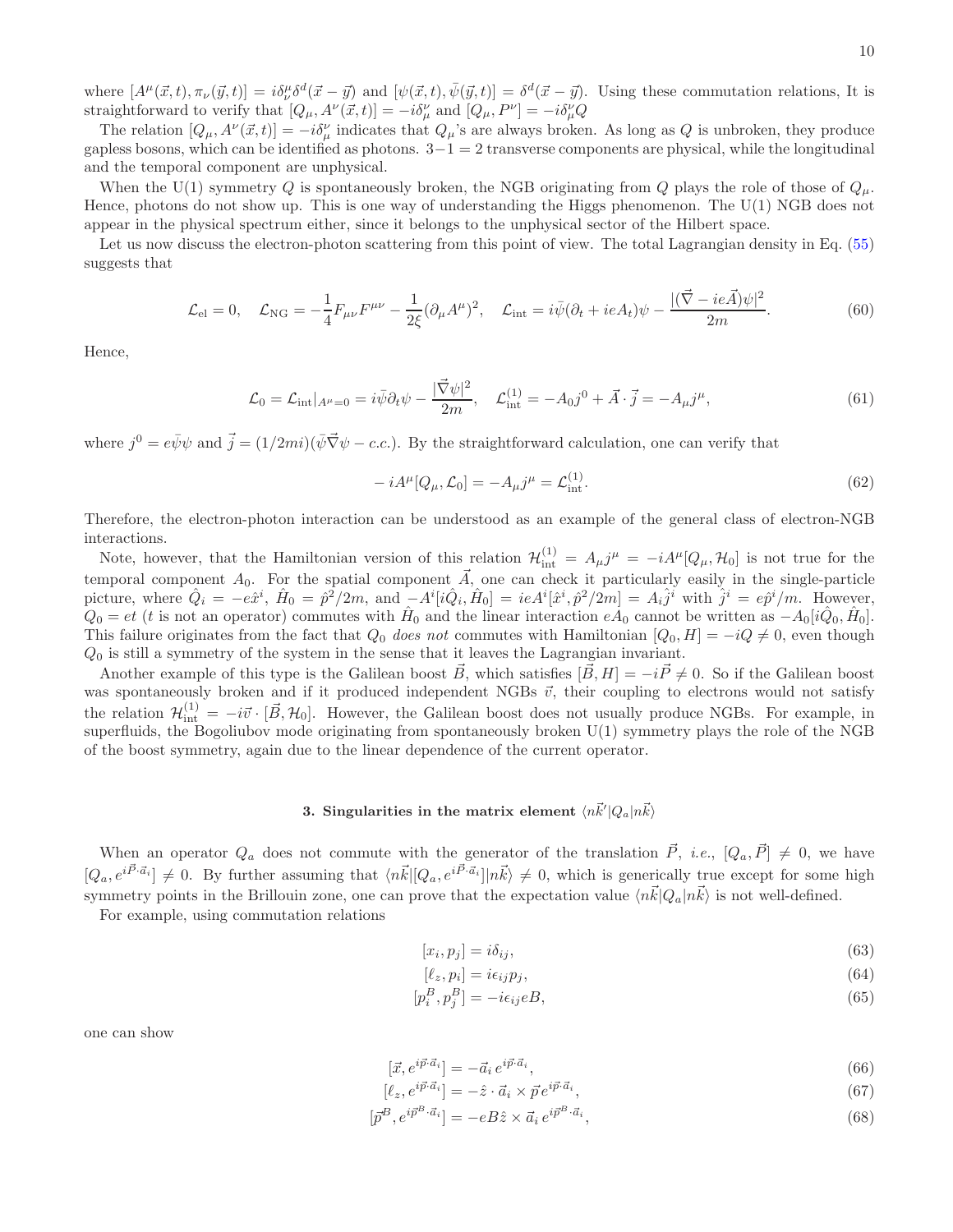respectively. We now evaluate the matrix element of these commutation relations using the definition  $e^{i\vec{p}\cdot\vec{a}_i}$   $|\vec{n}\vec{k}\rangle$  $e^{i\vec{k}\cdot\vec{a}_i}|\vec{n}\cdot\vec{k}\rangle$ . One then finds

$$
\langle n'\vec{k}'|\vec{x}|n\vec{k}\rangle = -\frac{e^{i\vec{k}\cdot\vec{a}_i}}{e^{i\vec{k}\cdot\vec{a}_i} - e^{i\vec{k}'\cdot\vec{a}_i}}\vec{a}_i\delta_{\vec{k}',\vec{k}}\delta_{n',n} \simeq \frac{i\vec{a}_i}{(\vec{k}-\vec{k}')\cdot\vec{a}_i}\delta_{\vec{k}',\vec{k}}\delta_{n',n} + O((\vec{k}-\vec{k}')^0),\tag{69}
$$

$$
\langle n'\vec{k}'|\ell_z|n\vec{k}\rangle = -\frac{e^{i\vec{k}\cdot\vec{a}_i}}{e^{i\vec{k}\cdot\vec{a}_i} - e^{i\vec{k}'\cdot\vec{a}_i}}\hat{z}\cdot\vec{a}_i \times \vec{k}\delta_{\vec{k}',\vec{k}}\delta_{n',n} = \frac{i\hat{z}\cdot\vec{a}_i \times \vec{k}}{(\vec{k}-\vec{k}')\cdot\vec{a}_i}\delta_{\vec{k}',\vec{k}}\delta_{n',n} + O((\vec{k}-\vec{k}')^0),\tag{70}
$$

$$
\langle n'\vec{k}'|\vec{p}^B|n\vec{k}\rangle = -\frac{e^{i\vec{k}\cdot\vec{a}_i}}{e^{i\vec{k}\cdot\vec{a}_i} - e^{i\vec{k}'\cdot\vec{a}_i}}eB\hat{z}\times\vec{a}_i\delta_{\vec{k}',\vec{k}}\delta_{n',n} = \frac{ieB\hat{z}\times\vec{a}_i}{(\vec{k}-\vec{k}')\cdot\vec{a}_i}\delta_{\vec{k}',\vec{k}}\delta_{n',n} + O((\vec{k}-\vec{k}')^0). \tag{71}
$$

This is how one usually derives  $\langle x|\hat{p}|x'\rangle = -i\hbar\delta(x-x')\partial_{x'}$  in the single-particle quantum mechanics.

# 4. Comoving frame of NGBs

In the main text, we discuss the property of electron-NGB vertices using commutation relations. In this section we discuss them from an alternative approach.

#### a. Magnons in ferromagnets

The spin-spin interaction in ferromagnetic metals reads

$$
\mathcal{H}_{\text{int}} = -\frac{J}{2}\vec{n}\cdot\bar{\psi}\vec{\sigma}\psi. \tag{72}
$$

It is not obvious from this representation that the electron-magnon vertex vanishes in the limit of small momentum transfer, since the NGB fields in this interaction does not contain derivatives acting on them. However, there is a useful trick to convert these non-derivative interactions into those with at least one derivative acting on NGB fields. Namely, we perform a local SU(2) rotation  $U(\vec{x}, t)$  defined by  $U^{\dagger}(\vec{x}, t) \vec{n}(\vec{x}, t) \cdot \vec{\sigma} U(\vec{x}, t) = \sigma_z$ . In other words, we take the quantization axis of the electron spin in the comoving frame of the ferromagnetic order parameter. The spin-spin interaction in terms of the new field  $\psi' = U^{-1}\psi$  becomes a constant spin-dependent chemical potential  $J\psi'^{\dagger} \sigma_z \psi'/2$ . Electron-magnon interactions are instead included in derivatives of the electron field  $\partial_{\mu}\psi = U(\partial_{\mu} + iA_{\mu})\psi'$  through fluctuations of the Berry phase  $\mathcal{A}_{\mu} \equiv -iU^{\dagger} \partial_{\mu} U$ . If we expand  $\mathcal{A}_{\mu}$  in series of NGB fields, each term contains one derivative acting on them. Therefore, electron-magnon interactions in  $i\psi'^{\dagger}(\partial_t - i\mathcal{A}_0)\psi'$  and  $[(\vec{\nabla} - i\vec{\mathcal{A}})\psi']^2$  vanish in the limit of small energy-momentum transfer.

#### b. Phonons in crystals

Similarly, the electron-phonon interaction in

$$
\mathcal{H}_{\text{int}} = V(\vec{x} - \vec{u})\bar{\psi}(\vec{x}, t)\psi(\vec{x}, t) \tag{73}
$$

does not contain derivatives acting on the displacement field  $\vec{u}(\vec{x}, t)$ , but the electron-phonon scattering vanishes in the limit of small energy-momentum transfer as discussed by using commutation relations.

To see the vanishing scattering more clearly, we can convert the non-derivative coupling  $V(\vec{x}-\vec{u})$  into derivative ones by going to the comoving frame of the crystal lattice. That is, we change the integration variable of the Lagrangian from  $\vec{x}$  to  $\vec{x}' = \vec{x} - \vec{u}$  and redefine the electron field  $\psi'(\vec{x}', t) = \psi(\vec{x}, t)$ . Then the potential  $V(\vec{x} - \vec{u}) = V(\vec{x}')$ can no longer fluctuate, analogously to the above spin-spin interaction after the SU(2) rotation. Instead, all the electron-phonon interactions come from rewriting the volume element and derivatives:

$$
d^d x dt = d^d x' dt' (1 + \vec{\nabla}' \cdot \vec{u}) + O((\partial \vec{u})^2), \qquad (74)
$$

$$
\partial_{\mu} = \partial'_{\mu} - (\partial'_{\mu}u^{i})\partial'_{i} + O((\partial \vec{u})^{2}).
$$
\n(75)

It is now clear in this representation that all electron-phonon interactions vanish for a constant  $\vec{u}$ .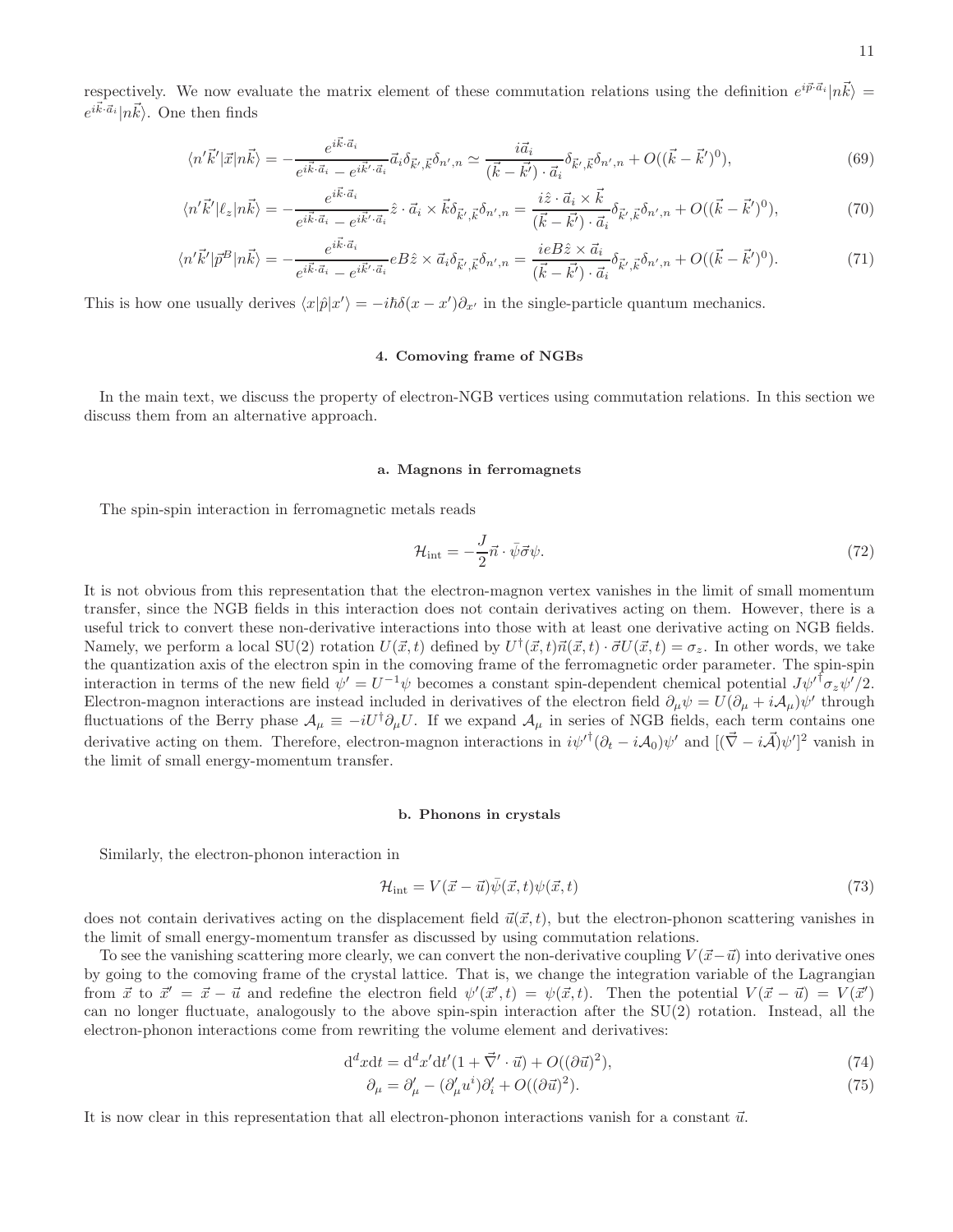#### c. Orientational NGBs in phases with rotational symmetry breaking

If we can eliminate all non-derivative couplings by going to the comoving frame of NGBs, there is no hope to get non-vanishing couplings, as derivatives on NGBs vanish in the limit of small energy-momentum transfer. Here we discuss why this comoving frame argument fails in the case of sptial rotation and magnetic translation. (More generally, spacetime symmetries except for the ordinary translation.)

If possible, we would like to eliminate all non-derivative couplings in the interacting Lagrangian,

$$
\int d^d x dt |\vec{n} \cdot \vec{\nabla}\psi|^2 = \int d^d x dt \begin{pmatrix} \cos \theta \\ \sin \theta \end{pmatrix} \cdot \vec{\nabla}\bar{\psi} \begin{pmatrix} \cos \theta \\ \sin \theta \end{pmatrix} \cdot \vec{\nabla}\psi. \tag{76}
$$

If we change the integration variable from  $\vec{x}$  to  $\vec{x}' = R_{\epsilon}\vec{x}$ , we get

$$
\int d^d x' dt \begin{pmatrix} \cos(\theta - \epsilon) \\ \sin(\theta - \epsilon) \end{pmatrix} \cdot \vec{\nabla}' \bar{\psi} \begin{pmatrix} \cos(\theta - \epsilon) \\ \sin(\theta - \epsilon) \end{pmatrix} \cdot \vec{\nabla}' \psi,
$$
\n(77)

where

$$
R_{\epsilon} = \begin{pmatrix} \cos \epsilon & -\sin \epsilon \\ \sin \epsilon & \cos \epsilon \end{pmatrix}
$$
 (78)

is the orthogonal matrix for the rotation by a *constant* angle  $\epsilon$ . Therefore, changing the integration variable effectively shifts  $\theta$  by  $-\epsilon$ . Thus one may expect that setting  $\epsilon(\vec{x}, t) = \theta(\vec{x}, t)$  locally eliminates all  $\theta$  dependence without derivatives. However, it does not work for the following reason. If we define  $\vec{x}' = R_{\theta(\vec{x},t)}\vec{x}$  and rewrite derivative  $\vec{\nabla}$  in terms of  $\vec{\nabla}'$ , we find

$$
\partial_i = (\partial_i x'^j) \partial'_j = \partial_i [(R_\theta)^j{}_k x^k] \partial'_j = (R_\theta)^j{}_i \partial'_j + (\partial_i R_\theta)^j{}_k x^k \partial'_j. \tag{79}
$$

Due to the second term of the last expression, the Lagrangian now explicitly depends on the coordinate. This makes the Lagrangian after the rotation completely useless for any realistic calculations. Especially, we cannot use the Fourier transformation (despite the fact that the translation is not actually broken). Therefore, we cannot discuss the behavior of couplings in the limit of the small momentum transfer.

# d. Magnetic translation

We now discuss the magnetic translation. We would like to remove  $\vec{u}$  without derivatives in the Lagrangian,

$$
\mathcal{L}_{\text{el+int}} = i\bar{\psi}\partial_t\psi - \frac{|(\vec{\nabla} - ie\vec{A})\psi|^2}{2m} - \bar{\psi}\psi V(\vec{x} - \vec{u}).\tag{80}
$$

If we just change the integration variable to  $\vec{x}' = \vec{x} - \vec{u}(\vec{x}, t)$ , then  $\vec{u}$  without derivatives appears from the vector potential,

$$
\vec{A} = B \begin{pmatrix} -y \\ 0 \\ 0 \end{pmatrix} = B \begin{pmatrix} -y' - u_y \\ 0 \\ 0 \end{pmatrix}.
$$
 (81)

In order to absorb this new  $\vec{u}$  dependence, one can further perform a local gauge transformation,

$$
\psi' = e^{-ieBx'u_y}\psi.
$$
\n(82)

When  $u_y$  is a constant, this combination of the translation and the gauge transformation successfully removes all  $u_y$ 's from the Lagrangian. However, for a general  $u_y(\vec{x}, t)$ , we have

$$
\vec{\nabla}' \psi' = e^{-ieBx'u_y} \left( \vec{\nabla}' \psi - ieB\hat{x}u_y \psi - ieBx'\psi \vec{\nabla}' u_y \right).
$$
\n(83)

Again the last term introduces an undesirable coordinate dependence to the Lagrangian.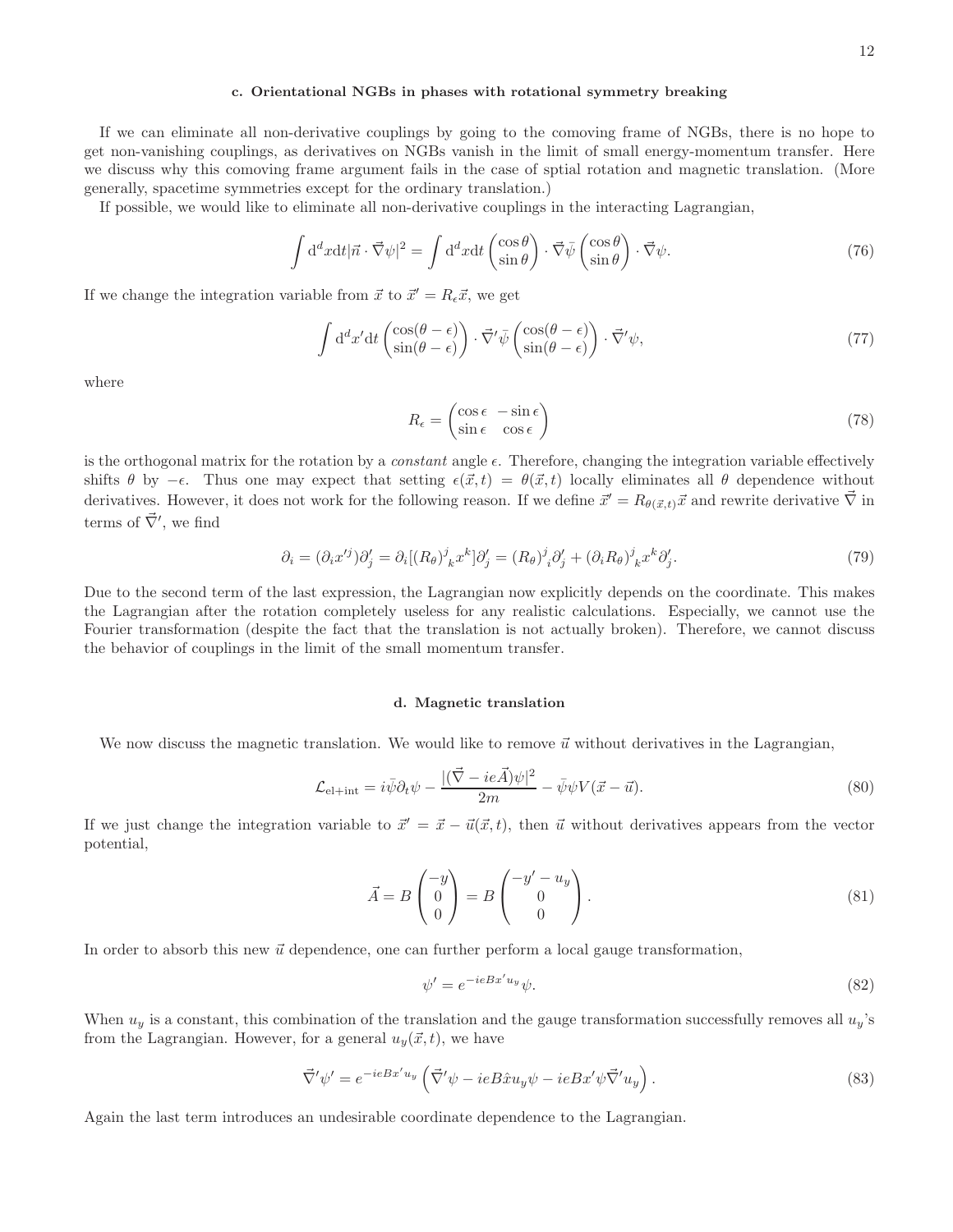In this section, we summarize the wave function of Landau levels (following Ref. [F. D. M. Haldane and E. H. Rezayi, Phys. Rev. B 31, 2529 (1985)]) that simultaneously diagonalize Hamiltonian and lattice translations,

$$
H = \frac{(p_x + eBy)^2 + p_y^2}{2m}, \quad T_x = e^{ip_x a_x}, \quad T_y = e^{i(p_y + eBx)a_y}.
$$
 (84)

We assume a rectangular lattice with primitive lattice vectors  $\vec{a}_x = a_x \hat{x}$  and  $\vec{a}_y = a_y \hat{y}$  and a flux quantum per a unit cell  $eBa_xa_y = 2\pi$ . We work in a torus  $a_xN_x \times a_yN_y$   $(N_x, N_y \in \mathbb{Z})$  and impose the periodic boundary condition  $T_x^{N_x} = T_y^{N_y} = 1$ . The number of degeneracy is precisely the number of lattice points,

$$
\frac{a_x a_y N_x N_y}{2\pi \ell^2} = N_x N_y. \quad \ell \equiv \sqrt{\frac{1}{eB}}.
$$
\n(85)

For each  $k = \frac{2\pi}{a_x N_x} i$   $(i = 1, 2, \cdots, N_x N_y)$ , the function

$$
\psi_{nk}(\vec{x}) = \sum_{j \in \mathbb{Z}} \frac{H_n\left(\frac{y}{\ell} + k\ell + \frac{2\pi\ell}{a_x}jN_y\right)e^{-\frac{1}{2}\left(\frac{y}{\ell} + k\ell + \frac{2\pi\ell}{a_x}jN_y\right)^2}}{\sqrt{2^n n! \sqrt{\pi \ell}}} \frac{e^{i\left(k + \frac{2\pi}{a_x}jN_y\right)x}}{\sqrt{a_x N_x}}
$$
(86)

represents an simultaneous eigenfunction of the Hamiltonian with the eigenvalue  $(eB/m)(n + 1/2)$  and the lattice translation  $T_x$ :

$$
T_x \psi_{nk}(\vec{x}) = \sum_{j \in \mathbb{Z}} \frac{H_n \left(\frac{y}{\ell} + k\ell + \frac{2\pi\ell}{a_x} jN_y\right) e^{-\frac{1}{2}\left(\frac{y}{\ell} + k\ell + \frac{2\pi\ell}{a_x} jN_y\right)^2}}{\sqrt{2^n n! \sqrt{\pi \ell}}} e^{i\left(k + \frac{2\pi}{a_x} jN_y\right)(x + a_x)} = e^{ik a_x} \psi_{nk}(\vec{x}).\tag{87}
$$

In order to make it a simultaneous eigenfunction of  $T_y$  as well, we take a superposition

$$
\Psi_{n\vec{k}}(\vec{x}) = \sum_{m=1}^{N_y} \frac{e^{-ik_y a_y m}}{\sqrt{N_y}} \psi_{n,k_x + \frac{2\pi}{a_x} m}(\vec{x})
$$
\n
$$
= \sum_{m=1}^{N_y} \sum_{j \in \mathbb{Z}} \frac{e^{-ik_y a_y (m+jN_y)} H_n \left(\frac{y}{\ell} + k_x \ell + \frac{2\pi \ell}{a_x} (m+jN_y) \right) e^{-\frac{1}{2} \left(\frac{y}{\ell} + k_x \ell + \frac{2\pi \ell}{a_x} (m+jN_y) \right)^2}}{\sqrt{2^n n! \sqrt{\pi \ell}}} \frac{e^{i \left(k_x + \frac{2\pi}{a_x} (m+jN_y) \right)x}}{\sqrt{a_x N_x}}
$$
\n
$$
= \sum_{m \in \mathbb{Z}} \frac{e^{-ik_y a_y m} H_n \left(\frac{y}{\ell} + k_x \ell + \frac{2\pi \ell}{a_x} m \right) e^{-\frac{1}{2} \left(\frac{y}{\ell} + k_x \ell + \frac{2\pi \ell}{a_x} m\right)^2}}{\sqrt{2^n n! \sqrt{\pi \ell}}} e^{i \left(k_x + \frac{2\pi}{a_x} m\right)x},
$$
\n(88)

where

$$
k_x = \frac{2\pi}{a_x} i_x \quad i_x = 1, 2, \cdots, N_x,
$$
\n(89)

$$
k_y = \frac{2\pi}{a_y} i_y \quad i_y = 1, 2, \cdots, N_y.
$$
\n(90)

Now  $\Psi_{n\vec{k}}(\vec{x})$ 's are simultaneous eigenstates of  $T_y$  as well:

$$
T_y \Psi_{n\vec{k}}(\vec{x}) = e^{ieBxa_y} \sum_{m \in \mathbb{Z}} \frac{e^{-ik_y a_y m}}{\sqrt{N_y}} \frac{H_n \left(\frac{y+a_y}{\ell} + k_x \ell + \frac{2\pi \ell}{a_x} m\right) e^{-\frac{1}{2} \left(\frac{y+a_y}{\ell} + k_x \ell + \frac{2\pi \ell}{a_x} m\right)^2}}{\sqrt{2^n n! \sqrt{\pi \ell}}} \frac{e^{i\left(k_x + \frac{2\pi}{a_x} m\right)x}}{\sqrt{a_x N_x}}
$$

$$
= \sum_{m \in \mathbb{Z}} \frac{e^{-ik_y a_y m}}{\sqrt{N_y}} \frac{H_n \left(\frac{y}{\ell} + k_x \ell + \frac{2\pi \ell}{a_x} (m+1)\right) e^{-\frac{1}{2} \left(\frac{y}{\ell} + k_x \ell + \frac{2\pi \ell}{a_x} (m+1)\right)^2}}{\sqrt{2^n n! \sqrt{\pi \ell}}} \frac{e^{i\left(k_x + \frac{2\pi}{a_x} (m+1)\right)x}}{\sqrt{a_x N_x}}
$$

$$
= e^{ik_y a_y} \Psi_{n\vec{k}}(\vec{x}). \tag{91}
$$

For the lowest Landau levels, we have

$$
\Psi_{\vec{k}}(\vec{x}) \equiv \Psi_{0\vec{k}}(\vec{x}) = \sum_{m \in \mathbb{Z}} \frac{e^{-\frac{1}{2} \left(\frac{y}{\ell} + k_x \ell + \frac{2\pi \ell}{a_x} m\right)^2 + i\left(k_x + \frac{2\pi}{a_x} m\right)x - ik_y a_y m}}{\sqrt{\sqrt{\pi} \ell a_x N_x N_y}}.
$$
\n(92)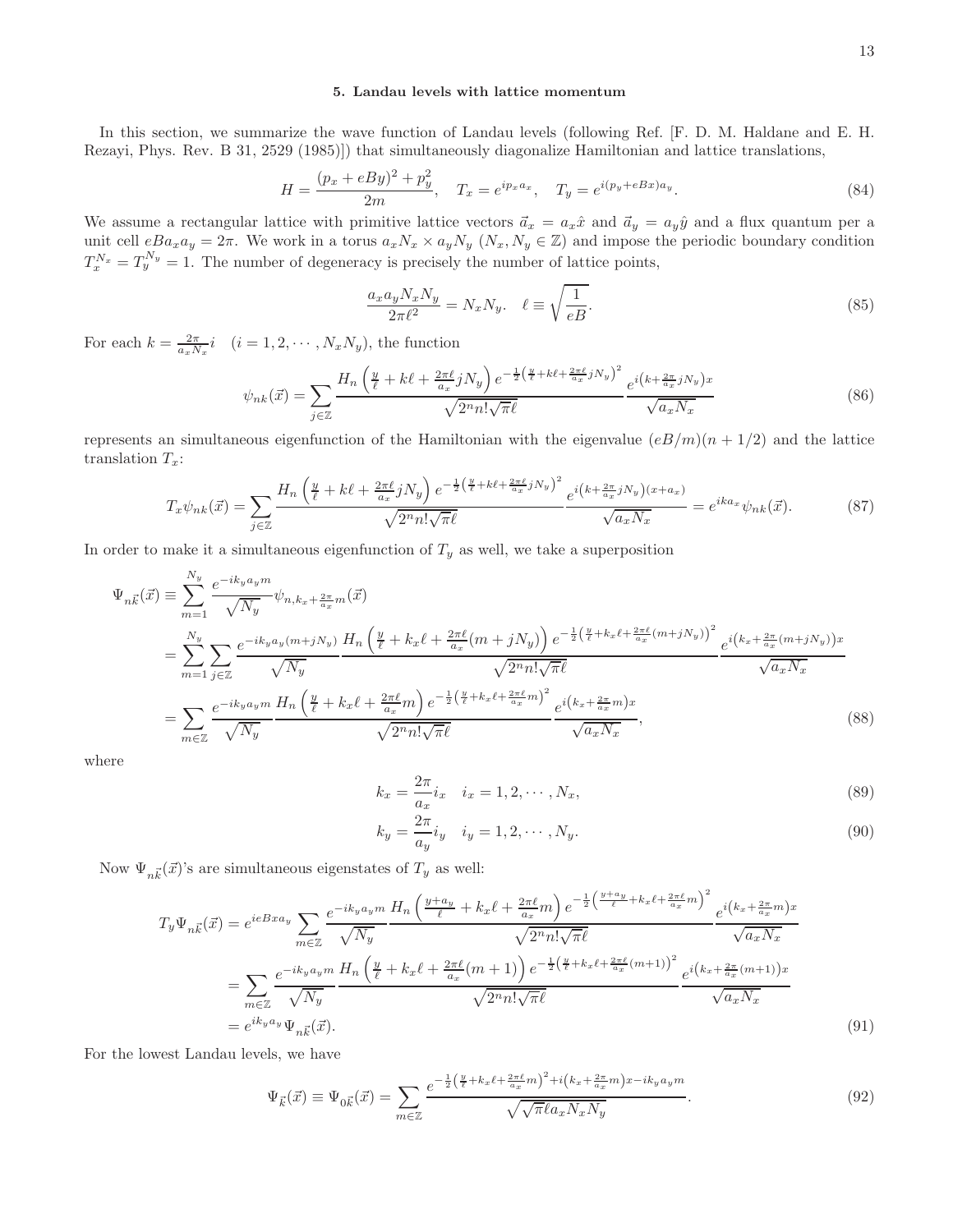# 6. The electron Green function under magnetic field

Here we summarize the free electron Green function under the magnetic field. We expand the electron field operator as

$$
\psi(\vec{x},t) = \sum_{n\vec{k}} \psi_{n\vec{k}}(\vec{x}) c_{n\vec{k}}(t),\tag{93}
$$

where  $c_{n\vec{k}}(t)$  is the annihilation operator of electrons in the Bloch eigenstate  $\psi_{n\vec{k}}(\vec{x})$ , either with or without an external magnetic field.  $c_{n\vec{k}}(t)$ 's satisfy the equal-time anti-commutation relation

$$
\{c_{n\vec{k}}(t), c_{n'\vec{k}'}^{\dagger}(t)\} = \delta_{nn'}\delta_{\vec{k},\vec{k}'}.
$$
\n(94)

The free Hamiltonian can be expressed as

$$
H_0 = \sum_{n\vec{k}} \epsilon_{n\vec{k}} c_{n\vec{k}}^\dagger c_{n\vec{k}}.
$$
\n(95)

Thus the time-evolution of the annihilation operator under  $H_0$  is  $c_{n\vec{k}}(t) = c_{n\vec{k}}e^{-i\epsilon_{n\vec{k}}t}$ . The free Green function is then given by

$$
G_n(\vec{k},t) \equiv -i \langle T c_{n\vec{k}}(t) c_{n\vec{k}}^\dagger(0) \rangle
$$
  
\n
$$
= -i \langle c_{n\vec{k}} c_{n\vec{k}}^\dagger \rangle e^{-i\epsilon_{n\vec{k}}t} \theta(t) + i \langle c_{n\vec{k}}^\dagger c_{n\vec{k}} \rangle e^{-i\epsilon_{n\vec{k}}t} \theta(-t)
$$
  
\n
$$
= \int \frac{d\omega}{2\pi} e^{-i\omega t} \left[ \frac{\theta(\epsilon_{n\vec{k}})}{\omega - \epsilon_{n\vec{k}} + i\delta} + \frac{\theta(-\epsilon_{n\vec{k}})}{\omega - \epsilon_{n\vec{k}} - i\delta} \right]
$$
  
\n
$$
\equiv \int \frac{d\omega}{2\pi} e^{-i\omega t} G_n(\vec{k}, \omega).
$$
 (96)

In the derivation, we assumed that single-particle states with  $\epsilon_{n\vec{k}} < 0$  are filled and otherwise unfilled. Therefore, the electron Green function in the momentum space takes the same form regardless of the presence or absence of the external magnetic field.

# 7. Cancelation of the induced mass of NGBs

For completeness, here we check the absence of a mass of NGBs generated by integrating out electrons.

# a. Rotation

Let us start with the example of the spatial rotation. For a constant  $\theta$ , we have

$$
H_{int} = \frac{\chi}{2m} \left[ (k_x \cos \theta + k_y \sin \theta)^2 - k_x^2 \right] \psi_k^\dagger \psi_k
$$
  
\n
$$
= \frac{\chi}{m} \left[ \theta k_x k_y + \frac{1}{2} \theta^2 (k_y^2 - k_x^2) + O(\theta^3) \right] \psi_k^\dagger \psi_k
$$
  
\n
$$
= \left[ -\theta \partial_{\phi_{\vec{k}}} \epsilon_{\vec{k}} + \frac{1}{2} \theta^2 \partial_{\phi_{\vec{k}}}^2 \epsilon_{\vec{k}} + O(\theta^3) \right] \psi_k^\dagger \psi_k,
$$
\n(97)

<span id="page-13-0"></span>FIG. 4. 1-loop diagrams for boson self-energy corrections.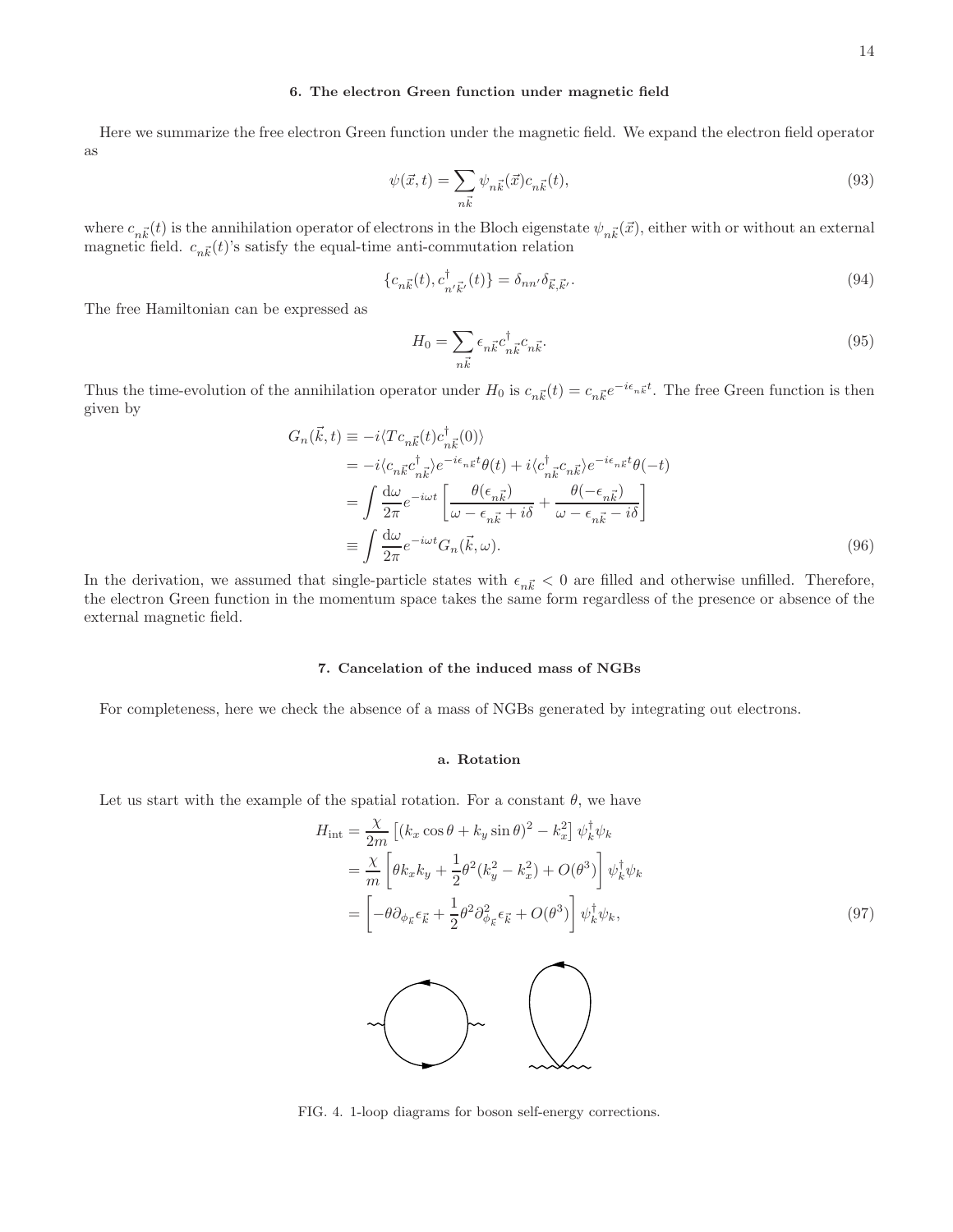where  $ke^{i\phi_{\vec{k}}}=k_x+ik_y$  and  $\epsilon_{\vec{k}}$  is the electron dispersion,

$$
\epsilon_{\vec{k}} = \frac{(1+\chi)k_x^2 + k_y^2}{2m} - \mu.
$$
\n(98)

The boson self-energy  $\Pi$  at  $\vec{q} = 0$  and  $\nu = 0$  has two contributions at the 1-loop level,

$$
\Pi(0) = \int \frac{\mathrm{d}^2 k \mathrm{d}\omega}{(2\pi)^3} \left[ \left( \partial_{\phi_{\vec{k}}} \epsilon_{\vec{k}} G(\vec{k}, \omega) \right)^2 + \partial_{\phi_{\vec{k}}}^2 \epsilon_{\vec{k}} G(\vec{k}, \omega) \right]. \tag{99}
$$

Here the first (second) term represents the left (right) diagram in Fig. [4.](#page-13-0) To show their cancelation, we use the relation of the electron Green function  $G^{-1}(\vec{k}, \omega) = \omega - \epsilon_{\vec{k}}$ :

<span id="page-14-0"></span>
$$
\vec{\nabla}_{\vec{k}} G(\vec{k}, \omega) = [G(\vec{k}, \omega)]^2 \vec{\nabla}_{\vec{k}} \epsilon_{\vec{k}}.
$$
\n(100)

Then,

$$
\Pi(0) = \int \frac{\mathrm{d}^2 k \mathrm{d}\omega}{(2\pi)^3} \left[ \partial_{\phi_{\vec{k}}} \epsilon_{\vec{k}} \partial_{\phi_{\vec{k}}} G(\vec{k}, \omega) + \partial_{\phi_{\vec{k}}}^2 \epsilon_{\vec{k}} G(\vec{k}, \omega) \right]
$$
  
= 
$$
\int \frac{\mathrm{d}^2 k \mathrm{d}\omega}{(2\pi)^3} \left[ -\partial_{\phi_{\vec{k}}}^2 \epsilon_{\vec{k}} G(\vec{k}, \omega) + \partial_{\phi_{\vec{k}}}^2 \epsilon_{\vec{k}} G(\vec{k}, \omega) \right] = 0.
$$
 (101)

## b. Magnetic translation

Next, for the electron-phonon problem under a magnetic field, we have

$$
H_{\rm int} = -\tilde{V}_x \left[ \cos \left( k_y a_y - \frac{2\pi}{a_x} u_x \right) - \cos \left( k_y a_y \right) \right] - \tilde{V}_y \left[ \cos \left( k_x a_x + \frac{2\pi}{a_y} u_y \right) - \cos \left( k_x a_x \right) \right]
$$

$$
= \left[ \left( \frac{2\pi u_y}{a_y} \right) \partial_{k_x a_x} \epsilon_{\vec{k}} - \left( \frac{2\pi u_x}{a_x} \right) \partial_{k_y a_y} \epsilon_{\vec{k}} \right] + \frac{1}{2} \left[ \left( \frac{2\pi u_y}{a_y} \right)^2 \partial_{k_x a_x}^2 \epsilon_{\vec{k}} + \left( \frac{2\pi u_x}{a_x} \right)^2 \partial_{k_y a_y}^2 \epsilon_{\vec{k}} \right] + O(u^3). \quad (102)
$$

Therefore, again by using Eq. [\(100\)](#page-14-0),

$$
\Pi_{xx}(0) = \left(\frac{2\pi}{a_x}\right)^2 \int \frac{d^2k d\omega}{(2\pi)^3} \left[ \left( (\partial_{k_y a_y} \epsilon_{\vec{k}}) G(\vec{k}, \omega) \right)^2 + (\partial_{k_y a_y}^2 \epsilon_{\vec{k}}) G(\vec{k}, \omega) \right]
$$
  
\n
$$
= \left(\frac{2\pi}{a_x}\right)^2 \int \frac{d^2k d\omega}{(2\pi)^3} \left[ (\partial_{k_y a_y} \epsilon_{\vec{k}}) \partial_{k_y a_y} G(\vec{k}, \omega) + (\partial_{k_y a_y}^2 \epsilon_{\vec{k}}) G(\vec{k}, \omega) \right]
$$
  
\n
$$
= \left(\frac{2\pi}{a_x}\right)^2 \int \frac{d^2k d\omega}{(2\pi)^3} \left[ -(\partial_{k_y a_y}^2 \epsilon_{\vec{k}}) G(\vec{k}, \omega) + (\partial_{k_y a_y}^2 \epsilon_{\vec{k}}) G(\vec{k}, \omega) \right] = 0.
$$
 (103)

The same derivation applies to  $\Pi_{xy}(0)$ ,  $\Pi_{yx}(0)$ , and  $\Pi_{yy}(0)$ .

## 8. The dominant self-energy correction of bosons

In this section, we discuss the boson self-energy correction for a general  $\vec{q}$  and  $\nu$ . To the leading order in q, the contribution of the left diagram in Fig. [4](#page-13-0) is given by

$$
\Pi_{ab}(\nu,\vec{q}) = \int \frac{\mathrm{d}^d k \mathrm{d}\omega}{(2\pi)^{d+1}} v_{n\vec{k},n(\vec{k}+\vec{q})}^a v_{n(\vec{k}+\vec{q}),n\vec{k}}^b G_n(\vec{k},\omega) G_n(\vec{k}+\vec{q},\omega+\nu)
$$
  
\n
$$
= \int \frac{\mathrm{d}^d k}{(2\pi)^d} v_{n\vec{k},n(\vec{k}+\vec{q})}^a v_{n(\vec{k}+\vec{q}),n\vec{k}}^b \frac{f(\epsilon_{n\vec{k}})-f(\epsilon_{n(\vec{k}+\vec{q})})}{\nu+i\delta-(\epsilon_{n(\vec{k}+\vec{q})}-\epsilon_{n\vec{k}})}
$$
  
\n
$$
\simeq \int \frac{\mathrm{d}^d k}{(2\pi)^d} \delta(\epsilon_{n\vec{k}}) v_{n\vec{k},n\vec{k}}^a v_{n\vec{k},n\vec{k}}^b \frac{\hat{q} \cdot \vec{\nabla}_{\vec{k}} \epsilon_{n\vec{k}}}{\nu/q+i\delta-\hat{q} \cdot \vec{\nabla}_{\vec{k}} \epsilon_{n\vec{k}}}.
$$
 (104)